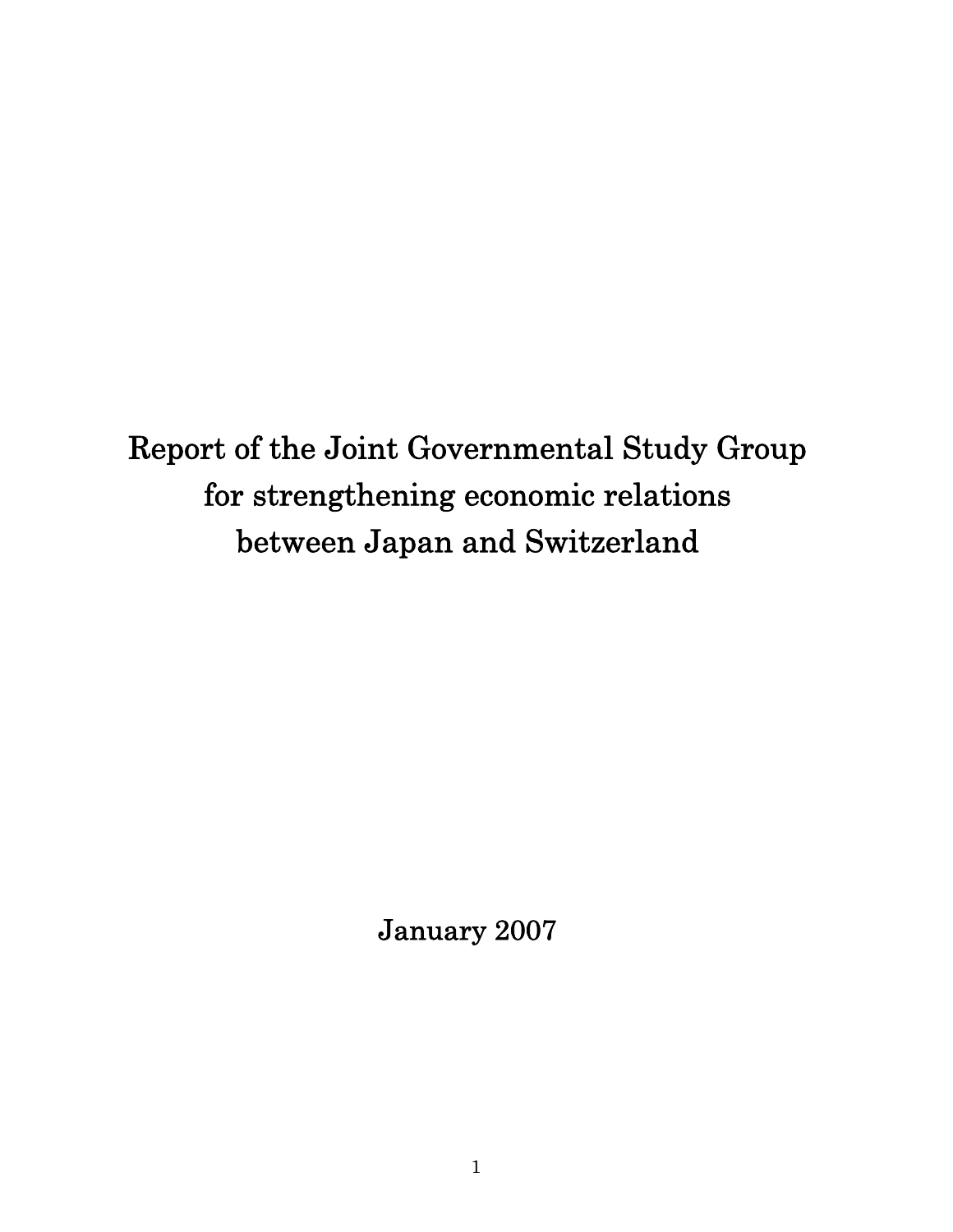# Table of Contents

|                                                                                   | page |
|-----------------------------------------------------------------------------------|------|
| I. Background                                                                     | 3    |
| II. Overview                                                                      | 4    |
| <b>III.</b> Summary of Discussions                                                |      |
| 1. Trade in goods                                                                 | 6    |
| $(i)$ Industrial goods (HS chapters 25 to 97)                                     |      |
| (ii) Agriculture (HS chapters 1 to 24)                                            | 7    |
| (iii) Rules of origin                                                             | 9    |
| (iv) Customs procedures                                                           | 12   |
| (v) Trade disciplines                                                             | 13   |
| (vi)Standards and conformity assessment, and mutual recognition                   | 14   |
| 2. Trade in services                                                              | 15   |
| 3. Investment                                                                     | 17   |
| 4. Government procurement                                                         | 18   |
| 5. Intellectual Property Rights (IPR)                                             | 19   |
| 6. Movement of natural persons                                                    | 20   |
| 7. Competition policy                                                             | 22   |
| 8. Improvement of business environment                                            | 23   |
| 9. Cooperation                                                                    | 24   |
| 10. Institutional issues and dispute settlement                                   | 26   |
| IV. Simulation study on the economic effects of an Economic Partnership Agreement | 27   |
| V. Conclusion and Recommendations                                                 | 28   |
| Annex                                                                             | 30   |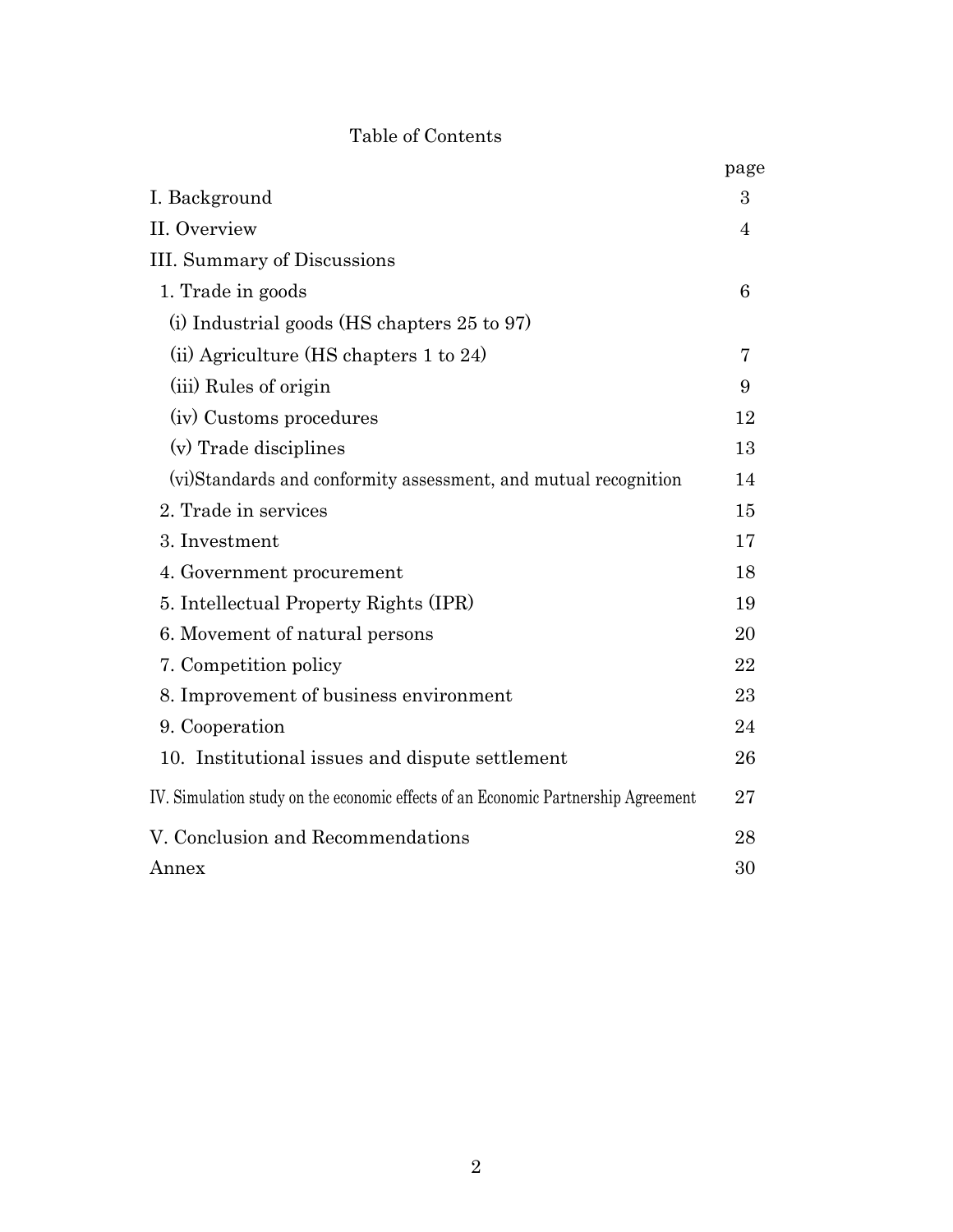## I. Background

(1) Japan and Switzerland adhere to the universal values of democracy and rule of law as well as to the principles of market economy. Based on shared values and interests, in the economic area, Japan and Switzerland have a long-standing tradition of cooperation not only bilaterally, but also in multilateral fora, such as the World Trade Organization (WTO) and the Organisation for Economic Cooperation and Development (OECD).

(2) Since 1995, bilateral economic consultations between the Japanese and Swiss governments have been held on a regular basis. In the framework of those consultations and in other bilateral contacts, strengthening of the economic relations between the two countries was discussed regularly. Since 2003 two separate feasibility studies on a possible bilateral comprehensive Free Trade Agreement (FTA) were carried out respectively by Japan External Trade Organization (JETRO) and the State Secretariat of Economic Affaires (SECO). The two studies were finalized and exchanged in spring 2004.

 (3) The launch of a joint study to seek ways to strengthen economic relations between Japan and Switzerland was first addressed at the Japan-Switzerland Summit Meeting of 12th October 2004 in Tokyo between Prof. Dr. Joseph Deiss, then President of the Swiss Confederation, and Mr. Junichiro Koizumi, then Prime Minister of Japan. The launch of the Joint Governmental Study for strengthening economic relations between Japan and Switzerland was then decided upon at the Summit Meeting between Mr. Junichiro Koizumi, then Prime Minister of Japan and Mr. Samuel Schmid, then President of the Swiss Confederation, on 18th April 2005.

 (4) The Joint Study Group (hereinafter referred to in this report as "the JSG") held five meetings: 31st October and 1st November 2005 in Tokyo, 27th and 28th February 2006 in Berne, 29th and 30th May 2006 in Tokyo, 21st and 22nd August 2006 in Berne, and 20th and 21st November 2006 in Tokyo. On the Japanese side, director-level representatives from the Ministry of Foreign Affairs (MOFA), the Ministry of Finance (MOF), the Ministry of Agriculture, Forestry and Fisheries (MAFF) and the Ministry of Economy, Trade and Industry (METI) composed the co-chair group. JETRO participated as an observer. On the Swiss side, representatives from the SECO assisted by experts from other concerned ministries composed the delegation. The lists of participants are attached to this report (Annex).

(5) Given the bilateral nature of the initiative, the JSG did not address the issue of a FTA or Economic Partnership Agreement (EPA) between the European Free Trade Area (EFTA) and Japan. The JSG took note of the unique nature of Japan-Switzerland trade structure in the trade between Japan and the EFTA States.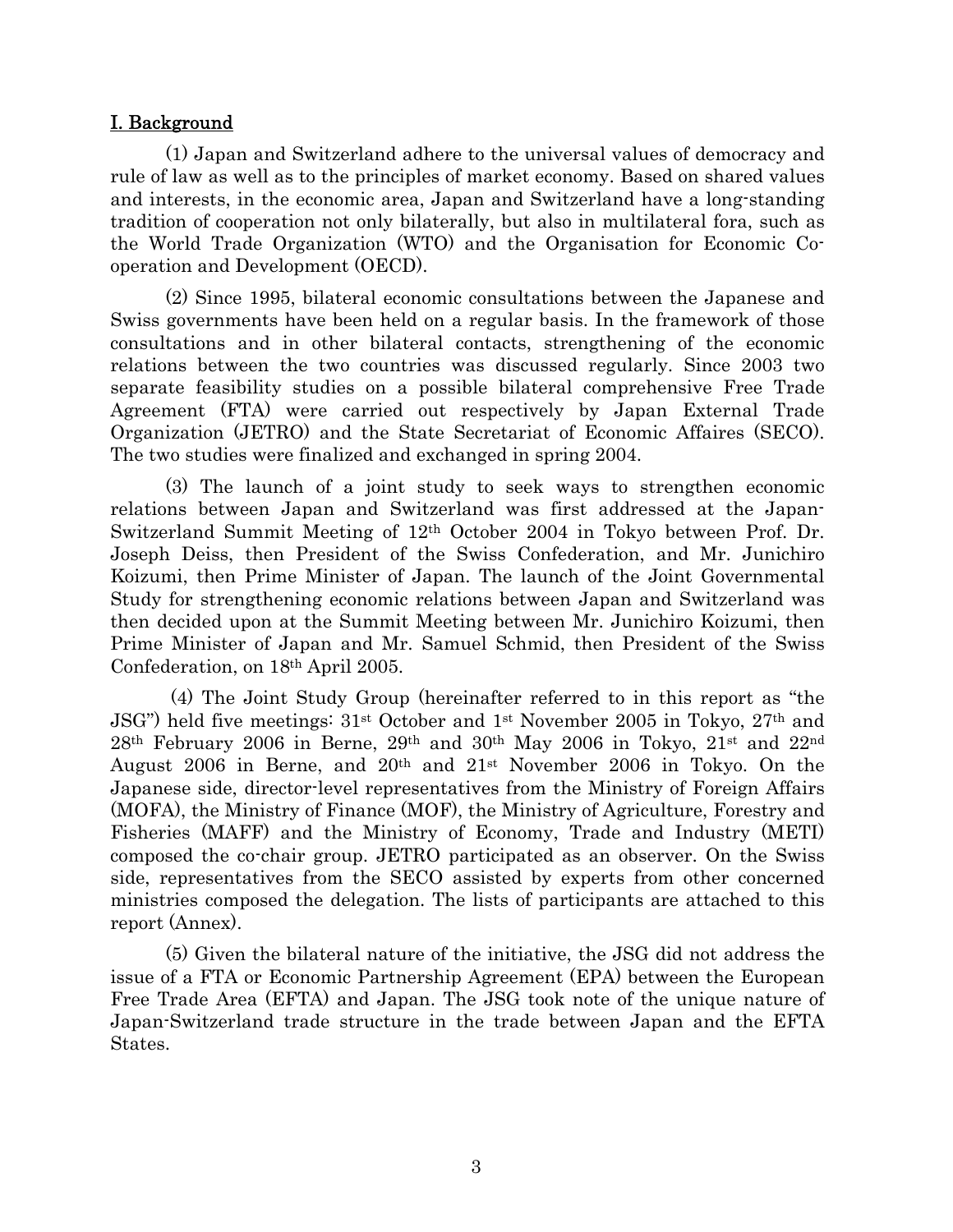## II. Overview

(1) Both Japan and Switzerland are strongly committed to the multilateral trade framework and see FTAs and EPAs as complementary, not alternative to its further development. By following WTO rules regarding regional trade agreements, FTAs/EPAs can be building blocks for the development of the world trade system.

(2) Japan's EPA policy is based on the "Basic Policy towards Further Promotion of Economic Partnership Agreements (EPAs)," approved by the Council of Ministers on the Promotion of Economic Partnership on 21st December 2004. Japan has been promoting comprehensive EPAs, the scope of which surpasses trade in goods and services. The comprehensive EPAs include a broader range of issues such as investment, intellectual property, government procurement, improvement of business environment and cooperation.

(3) The Stockholm Convention of 1960, establishing the EFTA and the bilateral FTA concluded in 1972 between Switzerland and the European Community continue to be important pillars of Swiss foreign economic policy. A dense network of additional sector-specific agreements with the EU, complementing the FTA concluded in 1972, ensures that Switzerland, as a nonmember of the EU, continues to be an attractive location in Europe for industry, trade, and finance. Today, Switzerland's network comprises seventeen FTAs. The scope of recent Swiss FTAs, concluded especially with partners outside the Euro-Mediterranean area, is comprehensive, similar to the one of Japanese EPAs. Over 80% of Switzerland's foreign trade is covered by FTAs, and FTAs are currently being negotiated or examined with a considerable number of other trading partners.

 (4) Japan and Switzerland share similar interests in upholding high standards in different economic policy areas, such as investment and protection of intellectual property rights, as well as cooperation in such fields as tourism and science and technology. Cooperation between Japan and Switzerland is particularly close also in the field of agriculture, as both countries attach a high importance to the multifunctionality of agriculture.

(5) Japan is a key trading partner of Switzerland. Japan has been ranking first in Asia as a destination of Swiss exports for many years and currently ranks third worldwide after the EU and the United States. According to Swiss trade statistics SWISSIMPEX (Federal Customs Administration) in 2005, Switzerland exported goods worth 5.9 billion CHF (about 522.3 billion JPY) to Japan and imported goods worth 3.0 billion CHF (about 265.6 billion JPY) from Japan. According to Japan's *Trade Statistics* in 2005, Japan exported goods worth 237.7 billion JPY (about 2.7 billion CHF) to Switzerland and imported goods worth 557.1 billion JPY (about 6.3 billion CHF) from Switzerland.

(6) Important export items from Switzerland to Japan are chemical and pharmaceutical products, watches and jewellery as well as machines and instruments. Japan exports to Switzerland mainly vehicles and related transport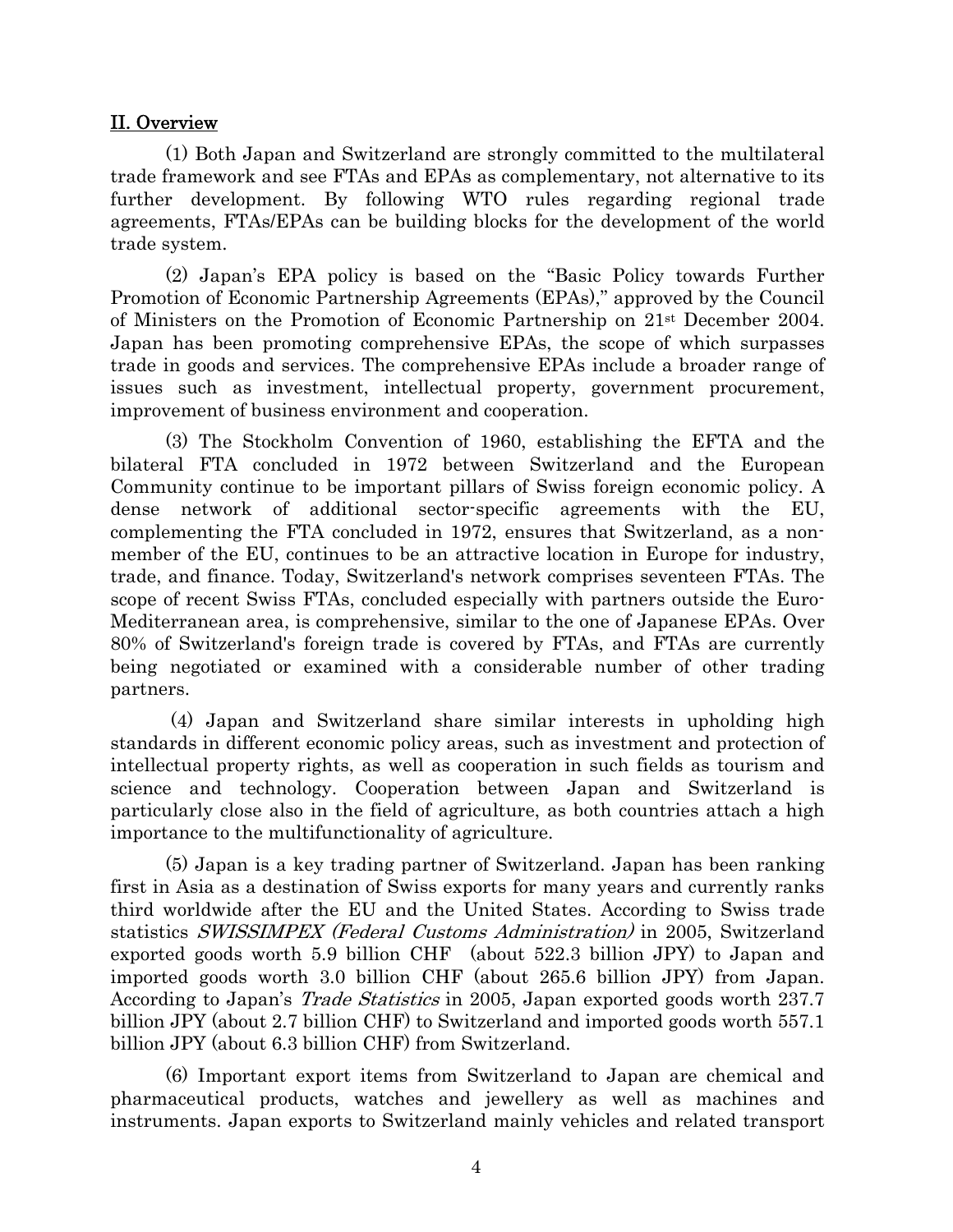equipment, machines, and chemical and pharmaceutical products. Generally, traded goods consist of high value added products. Trade in agricultural products is small between the two countries. Since the mid-1990s, the trade balance has been turning increasingly positive towards Switzerland.

 (7) Regarding trade in services, according to Japan's Balance of Payments as of the end of 2005, Switzerland ranks 15th in the list of Japan's major trading partners for services. In 2005, Japanese providers sold services of 129.3 billion JPY (about 1.5 billion CHF) to Swiss consumers and Swiss providers sold services of 243.7 billion JPY (about 2.8 billion CHF) to Japanese consumers. Since the mid-1990s, the balance of payment of trade in services has been constantly positive towards Switzerland.

(8) In the area of investment, according to International Investment Position of Japan as of the end of 2005, Switzerland with 265.9 billion JPY (about 3.0 billion CHF) of investment ranks 8th among foreign direct investors in Japan, after the United States, the Netherlands, France, Germany, Canada, the United Kingdom and Hong-Kong. On the other hand, Japanese companies invested 102.1 billion JPY (about 1.2 billion CHF) in Switzerland. According to *International* Investment Position of the Swiss National Bank, Swiss companies invested 7.7 billion CHF (about 681.6 billion JPY) in Japan, and Swiss companies already provided jobs to more than 36,000 employees in Japan. On the other hand, Switzerland hosts 1.1 billion CHF (about 97.3 billion JPY) of Japanese direct investments.

Note: Currency conversion referring the IMF rate in 2005: 1 CHF=88.52 JPY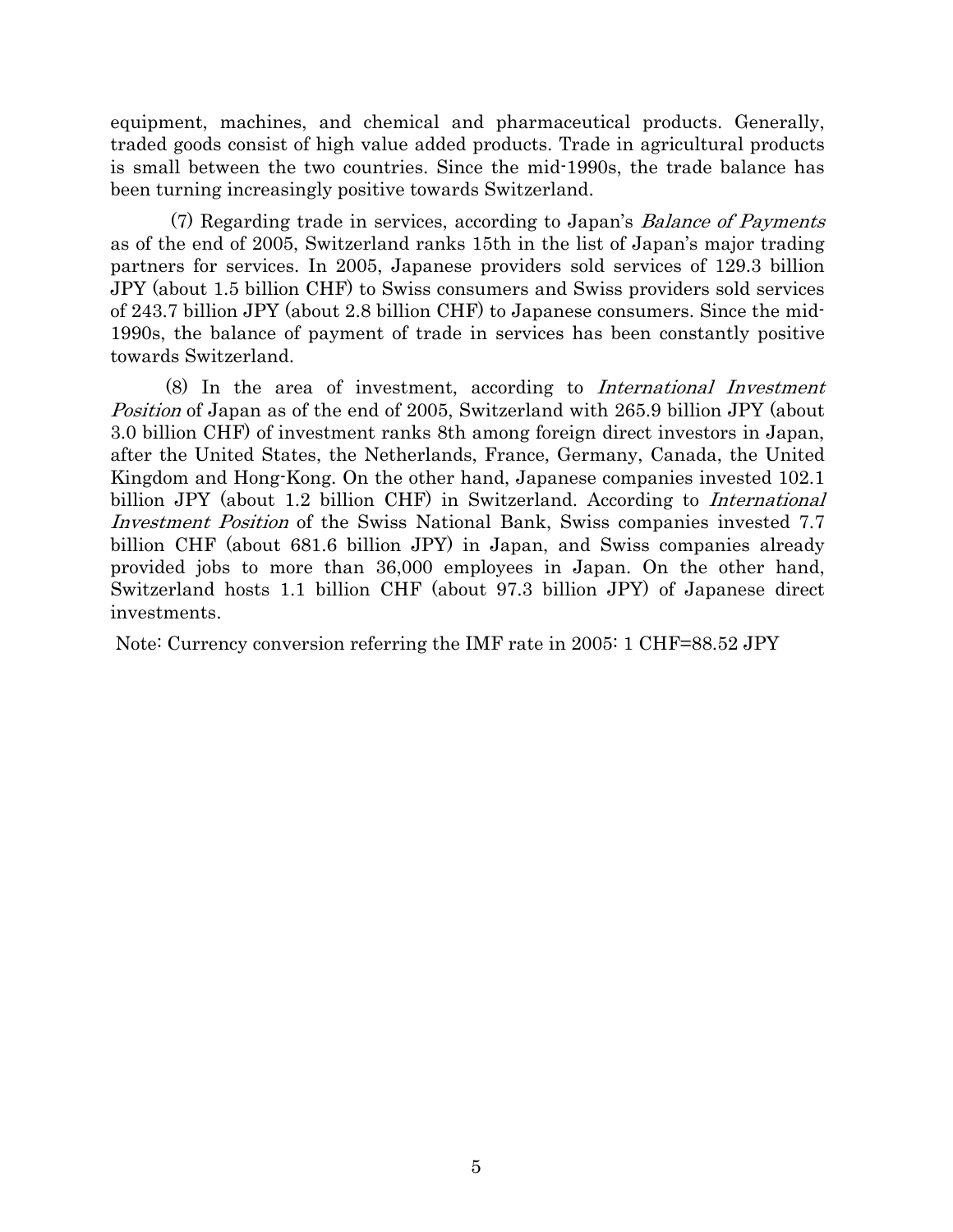# III. Summary of Discussions

## 1. Trade in goods

The JSG shared the view that a possible FTA/EPA between Japan and Switzerland should be fully consistent with Article XXIV of the General Agreement on Tariffs and Trade 1994 (GATT), given that improvement of market access for trade in goods including tariff elimination and reduction is an important element to strengthen economic relations between the two countries.

Note: More than 70% of Japanese exports to Switzerland were subject to Swiss customs duties, while less than 20% of Swiss exports to Japan were subject to Japanese customs duties in 2005.

# (i) Industrial goods (HS chapters 25 to 97)

(1) The JSG shared the mutual understanding that both Japan and Switzerland are highly developed countries and therefore tariffs imposed on all industrial products should be eliminated in principle. However, both sides also took note of their respective sensitivities regarding a few products.

(2) In this regard, the Japanese side stressed the sensitivities on items including leather, leather products, and footwear due to historical and social reasons, as well as the sensitivities on refined salt.

(3) The Swiss side expressed the sensitivities of a few items relevant for Swiss agricultural policy within HS 25-97 (a few products out of HS 35 and 38).

 (4) The JSG took note of the sensitivities of both sides and confirmed that the treatment of these items would be discussed in the negotiations on a possible FTA/EPA between Japan and Switzerland.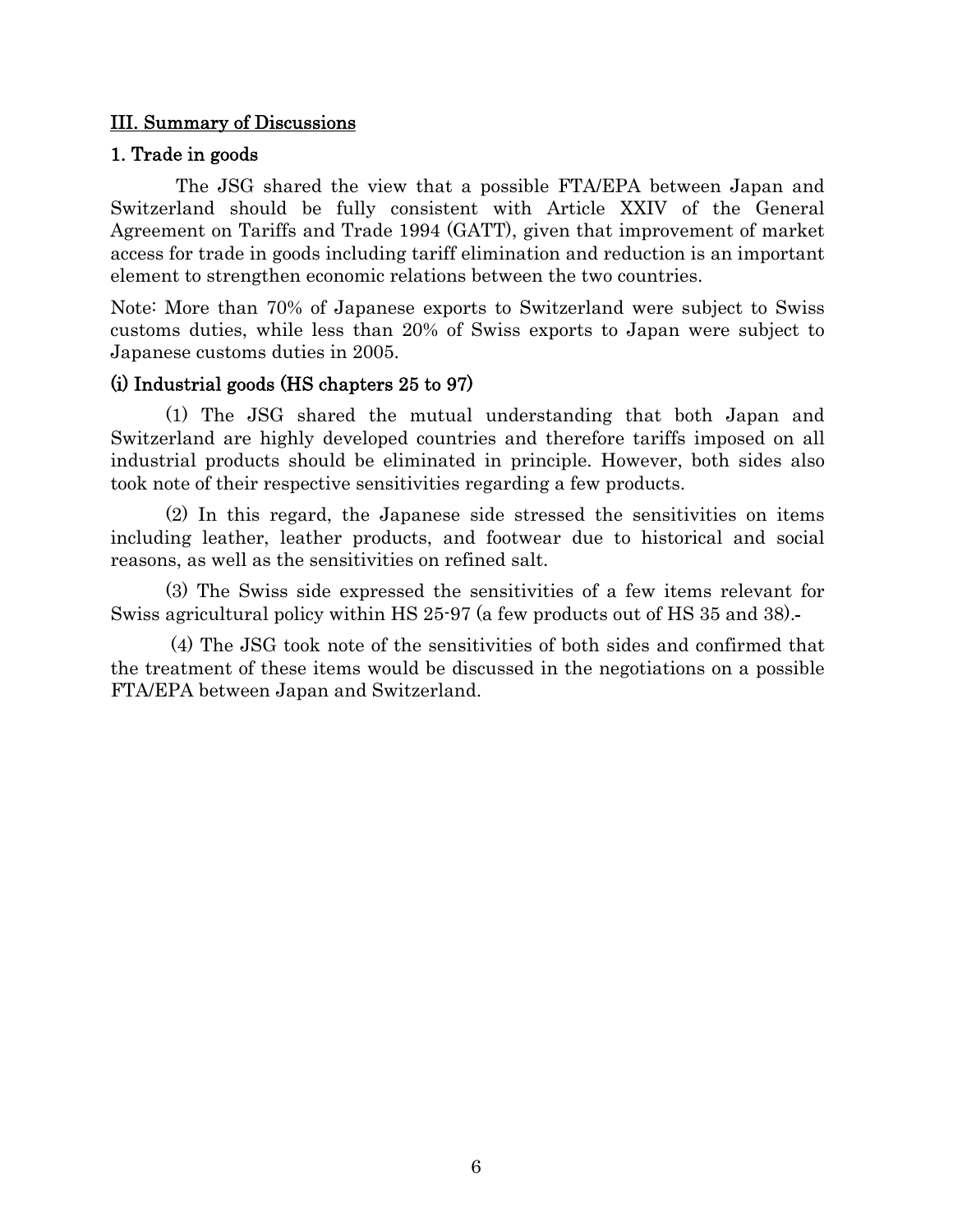#### (ii) Agriculture (HS chapters 1 to 24)

(1) The JSG deepened understanding on the efforts of increasing food selfsufficiency ratio and the structural reform of agriculture in Japan, on agricultural policy reform and enhancing relative competitiveness of agricultural products of Switzerland and on the present state of agricultural trade between the two countries.

(2) The JSG recognised that both countries share many features in agriculture and agricultural policy and take the same position as G10 member countries in WTO negotiations. Moreover, from the viewpoint of ensuring food security and securing the benefits of the multi-functionality of agriculture, the JSG confirmed that sufficient attention should be given to the importance of striking a balance between agricultural trade and the sound development of domestic agriculture.

(3) The JSG noted indicative export interests in the area of agriculture, forestry and fisheries expressed by both sides.

(a) The Japanese side expressed its export interests in such products as ornamental fish (e.g. golden carp), fish-liver oil and their fractions, seishu (fermented beverage) and shochu (distilled alcoholic beverage). In addition, the Japanese side referred to presently leading export items to Switzerland such as pasta (e.g. instant noodle), rice cracker (e.g. arare, senbei), soy sauce, fermented soybean paste (e.g. *miso*) and waters (e.g. soft drink). It also referred to apples and pears as examples of prospective export items to Switzerland.

(b) The Swiss side expressed its export interests in such products as live cattle, cheese, fruit, coffee and coffee preparations, pectin, sugar confectionery, chocolate and other food preparations, preparations for infant use, jams, fruit jellies and marmalades etc., food preparations of vegetable protein, and wine.

(4) The JSG also recognised that both countries have sensitive areas in agriculture, forestry and fisheries as follows.

(a) The Japanese side drew attention to its sensitive products, including those in relation to Swiss export interests, such as milk and dairy products; rice and rice products; wheat, barley and their products; cane and beet sugar; sugar confectionery; starch; chocolate and other food preparations (containing cocoa) ; jams and fruit jellies etc. and wine. In addition, the Japanese side referred to examples of generally sensitive areas such as beef, pork and their products; citrus; pineapple and its related products such as canned ones; tomato puree; fruit preparations; main target species of Japanese coastal and off-shore fisheries (e.g. horse mackerel, mackerel, sardine, squid and seaweed) and internationally managed species (e.g. tunas and bonitos); vegetable oil and wood based panels (HS44).

(b) The Swiss side expressed its sensitivities regarding cereals, fruits, vegetables, sugar and the products derived thereof; meat (beef, pork and poultry,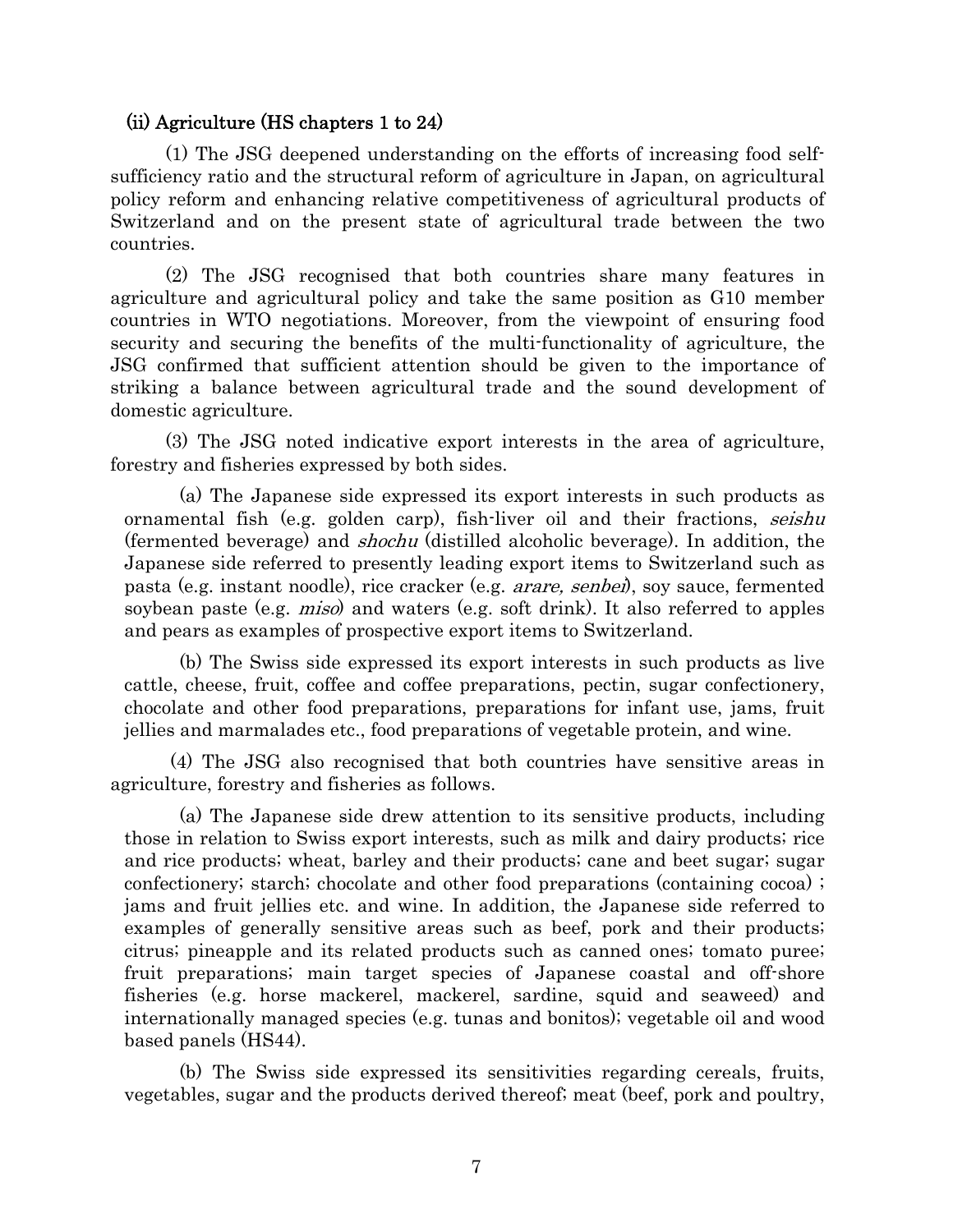including canned meat and sausages); feed grains and other feeding stuffs; soft drinks and wine.

(5) The JSG confirmed the understanding that, based on relevant policies of both sides, practical and flexible approaches should be taken in the negotiations of a possible FTA/EPA between Japan and Switzerland in the area of agriculture, forestry and fisheries.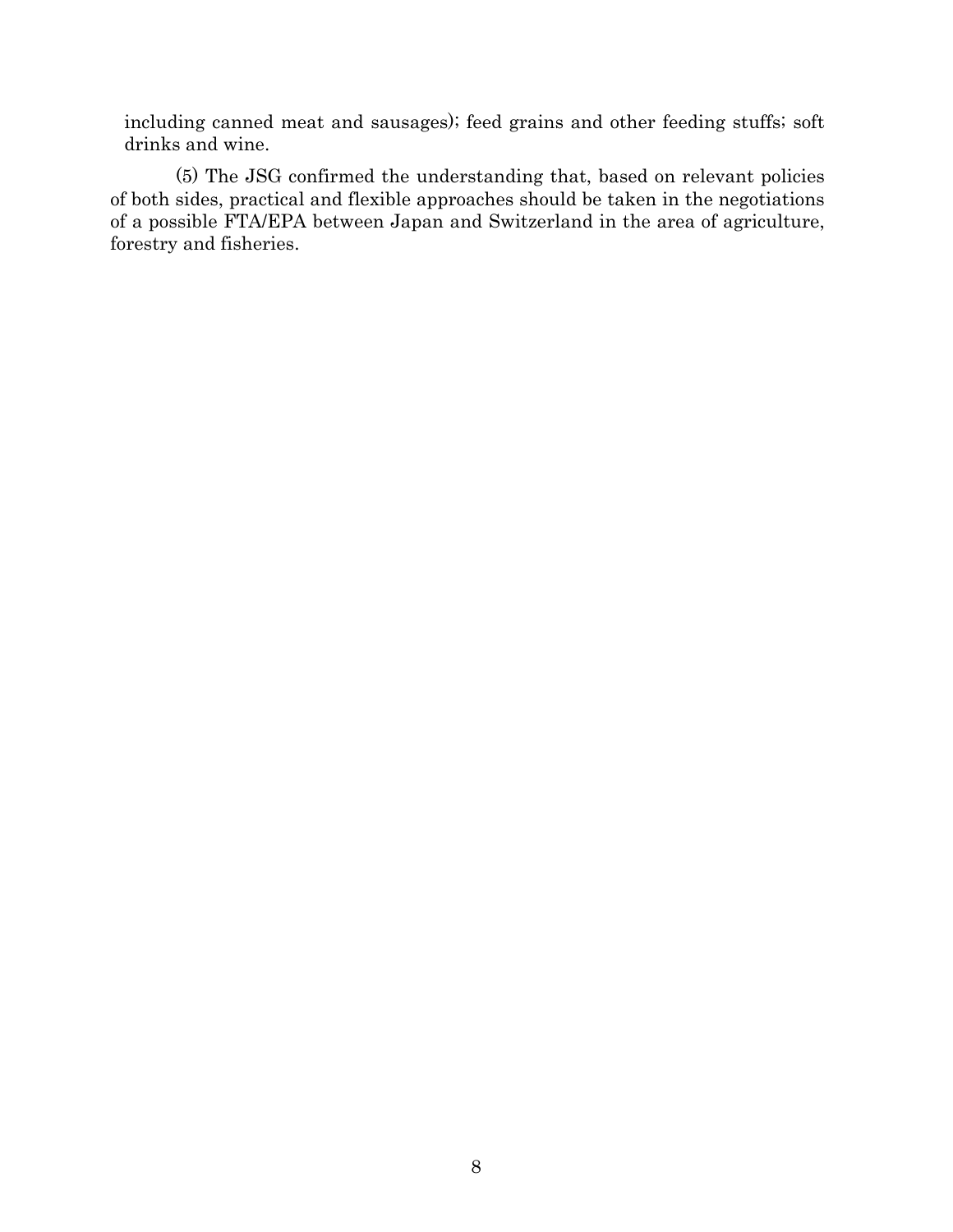### (iii) Rules of origin

(1) The JSG acknowledged the importance of the following points in deciding the rules of origin: (a) preventing circumvention of goods from third countries, (b) not creating unnecessary hindrance to trade, (c) applying rules impartially, neutrally and consistently, (d) ensuring transparency, clarity and predictability, and (e) creating rules that are easy to understand for users and simple to implement for the governments. The JSG also shared the view that, in determining the rules of origin, the characteristics of products, the structure of industry and the impact on bilateral trade and investment should be taken into account.

(2) The Japanese and Swiss sides presented in the JSG their approaches regarding preferential rules of origin used in their existing FTAs/EPAs.

(3) The Japanese side explained the rules of origin in the agreements concluded with Malaysia and Mexico. The rules consist of two main parts: rules for origin determination, and certificates of origin and related customs procedures. With regard to the latter, the Japanese side raised the following three points. First, the certificates of origin should be issued by the competent governmental authority or its designees of the exporting country. Secondly, the customs authority of the importing country may request information relating to the origin of the goods from the competent governmental authority of the exporting country on the basis of a certificate of origin, where the former has reasonable doubt as to the authenticity of the certificate of origin or the accuracy of the information included. Lastly, if the customs authority of the importing country is not satisfied with the outcomes of the request for checking, it may request the exporting country to conduct a verification visit.

(4) The Swiss side explained its system of rules of origin, which was developed in the European context. The Swiss side also pointed out that, since 1997, it has participated in the system of pan-European cumulation of origin, covering over 30 countries (the EU, the other EFTA States, Bulgaria, Romania and Turkey) that allows for free use of originating material throughout the region. The extension of this system to Mediterranean countries started in 2005, and will proceed step by step. In the end, over 40 countries will use the same rules of origin and benefit from the possibilities of bilateral and diagonal cumulation.

(5) The European rules consist of two main parts:

(a) General rules that identify the basic principles: products need to be either "wholly obtained" or "sufficiently worked or processed" in the country concerned in order to be considered originating and to be eligible for preferential tariff treatment within the free trade area. They also include rules on administrative co-operation.

(b) List rules: a product-by-product list of criteria required for products to be granted originating status, such as change in tariff heading (a product is considered originating in the exporting country if it has been sufficiently transformed in that country to be classified under a different heading in the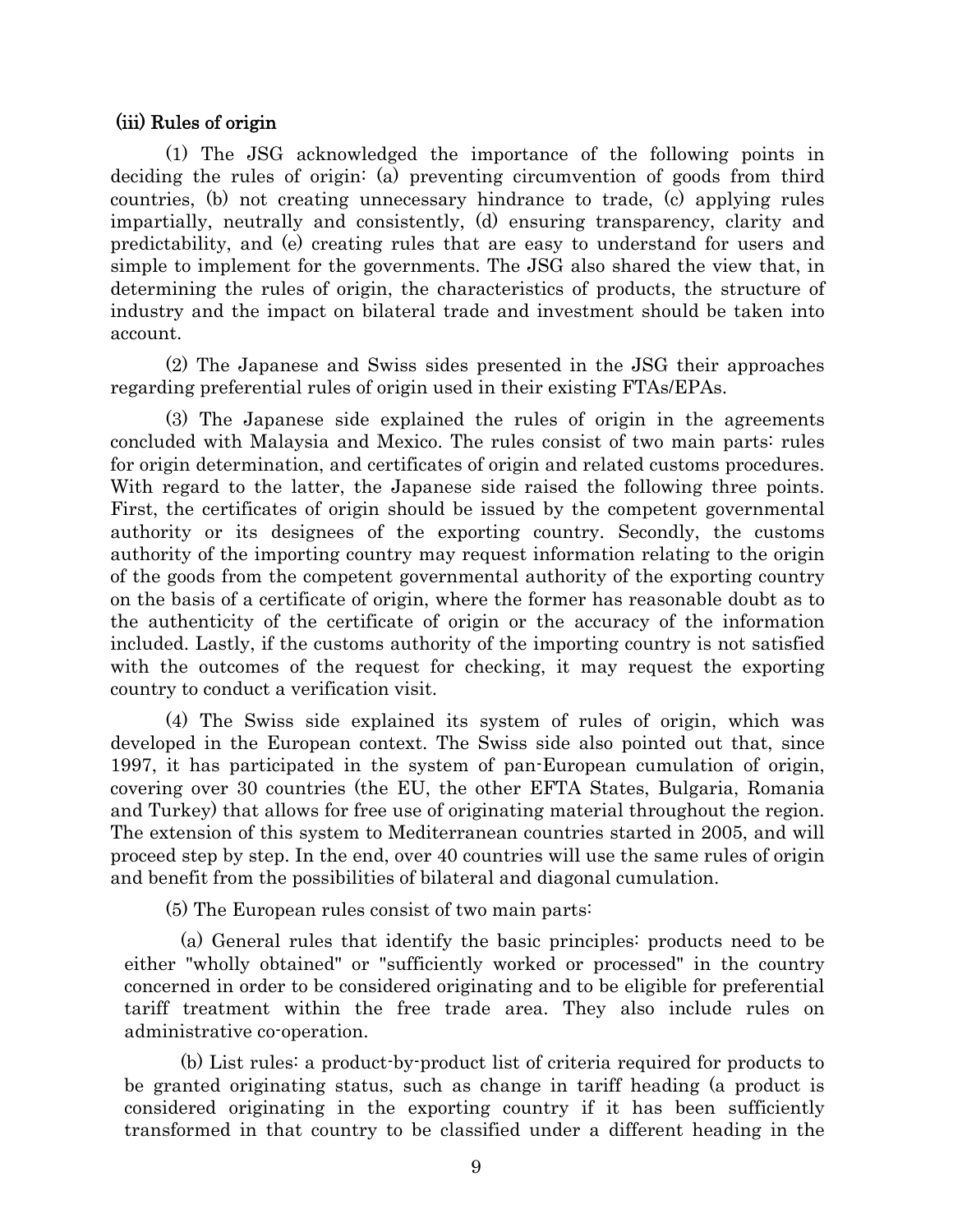Harmonized System), sufficient processing (the origin is determined in terms of specific processing operations necessary to give the product its current characteristics) and value added criterion (the origin is determined in terms of the value that has been added to the product in the exporting country), subject to provisions concerning minimal operations.

(6) The Swiss side explained that for FTA negotiations with countries outside the European/Mediterranean context, based on pertinent experience, the EFTA States updated the European model by using simplified and less restrictive list rules, by introducing enhanced possibilities for outward processing and by using the "Invoice Declaration" as proof of origin. In addition, the possibility of splitting up of consignments in third countries was included in the direct transport rule. The Swiss side mentioned that the most recent EFTA FTA with Korea contains all these trade facilitating elements, making the operation easier for both exporters/importers and involved national administrations.

(7) The Swiss system regarding approved exporters, comprising a declaration of origin by approved exporters in an invoice for consignments above a certain value, and verification procedures was discussed in detail. The Swiss system presents new concepts to Japan and this would become a policy challenge to Japan. Therefore, the JSG noted various possible difficulties in an attempt to fill the gap between the Japanese and Swiss systems. As for the introduction of the invoice declaration by approved exporters on the Japanese side, the JSG noted that further consideration would be necessary in order to make any decision whether or not to adopt such a new system.

(8) As a basis for considering the introduction of a new scheme, with regard to acceptance of exports of Swiss goods with invoice declaration of originating status by approved exporters, the Japanese side insisted on the necessity of ensuring several elements: the administration of the Swiss system of approved exporters, verification mechanism, information about approved exporters, presence of customs officials of the importing country at the verification visits conducted by the exporting country, the right to deny preferential tariff treatment when the response to a request for verification is insufficient, exchange of detailed information such as reasoning on verification results and related documents and establishment of appropriate communication channels in urgencies. The Swiss side understood Japan's above mentioned concerns, and assured the Japanese side that it would take necessary steps in order to deliberate on this new concept and to solve in a workable way the problems that Japan would face in addressing this policy challenge.

(9) With regard to other possible differences between the Japanese and Swiss approaches, the JSG noted that the main differences are in the rules concerning verification procedures and certification of origin. The Swiss side indicated that its legal system does not foresee on-site verifications by authorities of the importing country. In addition, the JSG noted that the assessment of the Swiss certification system would have an implication for Japan's consideration on a possible simplification of rules of origin system for Japanese exporters. However,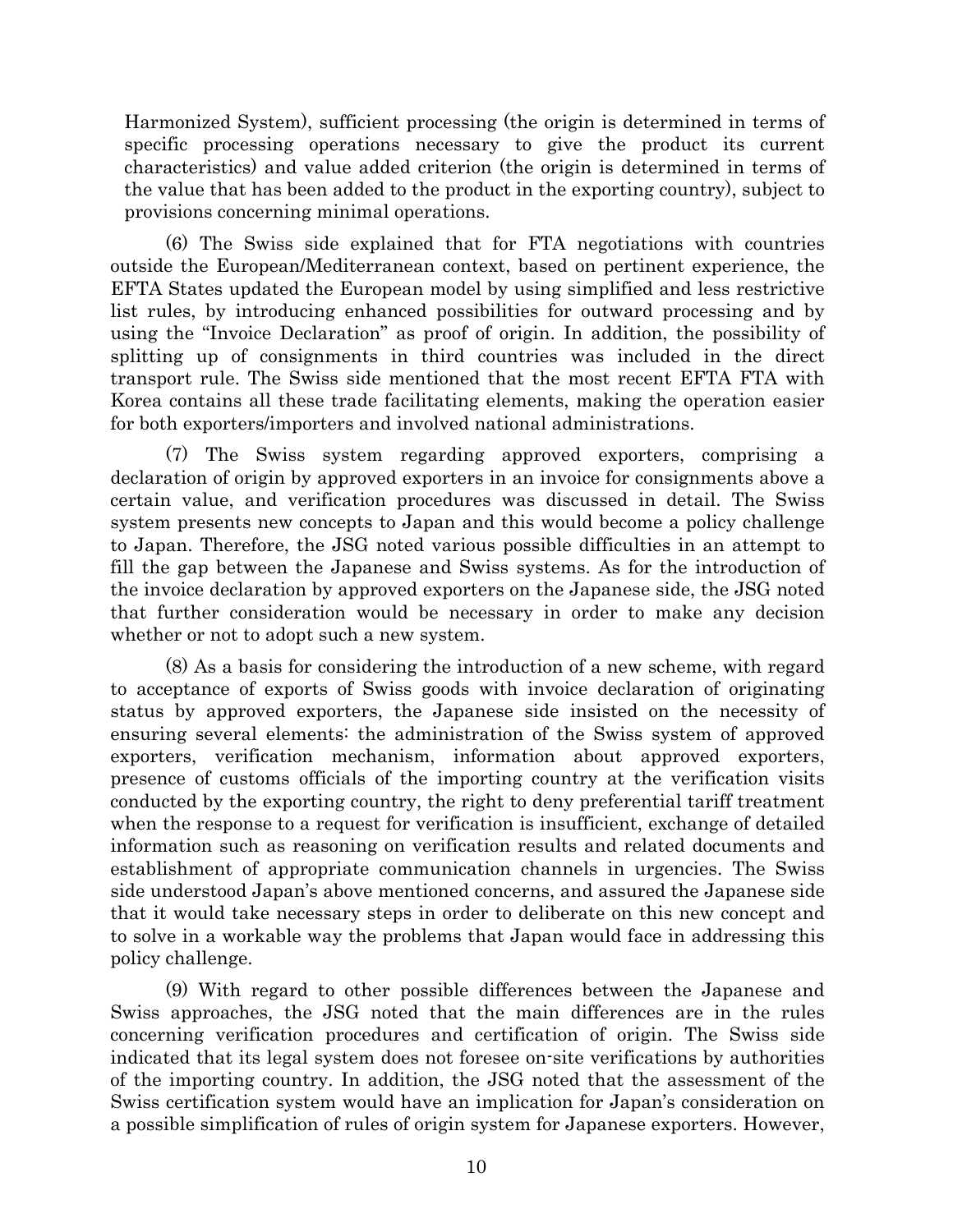concerning most of the remaining issues regarding the rules of origin, there are no or only minor differences between the two approaches.

 (10) The JSG also discussed the issue of the work and process necessary to acquire an originating status, including the product specific rules, on which some differences between the Japanese and Swiss models have been noted. The JSG confirmed that, without substantial transformation in Switzerland, Japanese products exported to Switzerland would not enjoy preferential treatment based on Pan-European or Pan-Mediterranean rules of origin. Equally, the JSG also confirmed that, without substantial transformation in Switzerland, EU products exported to Switzerland would not enjoy preferential treatment based on a possible FTA/EPA between Japan and Switzerland.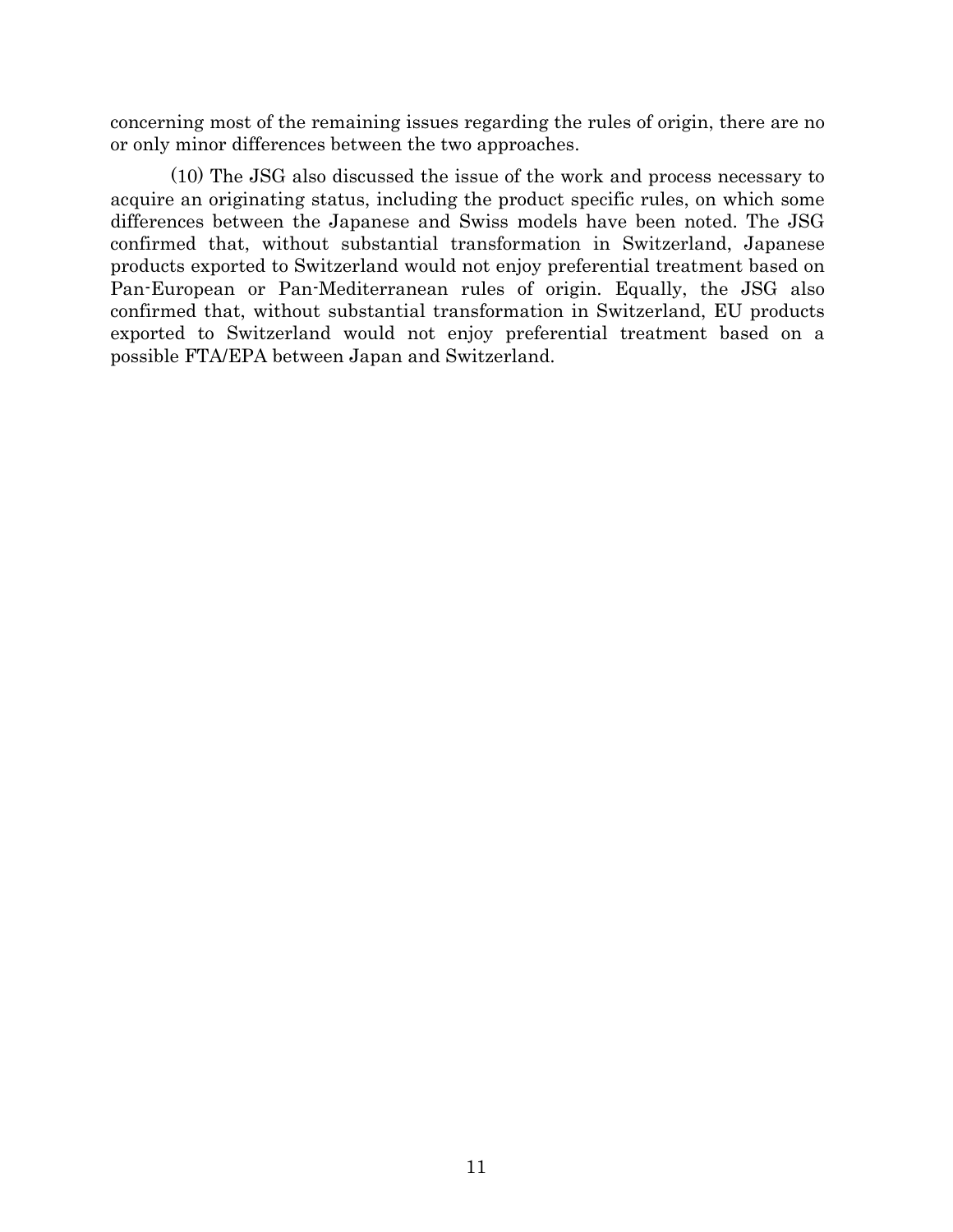## (iv) Customs procedures

(1) The JSG took note of the Japanese and Swiss customs procedures, bearing in mind that customs procedures would help ensure the full benefits of trade liberalisation resulting from a possible FTA/EPA between Japan and Switzerland.

(2) Both sides shared the view that in order to achieve an efficient customs service, customs procedures need to be transparent, user-friendly, simple and harmonised with international standards to the extent possible. Both sides shared mutual understanding that provisions on administrative co-operation and customs procedures of a possible FTA/EPA should be compatible with the existing national legislation in both countries.

(3) The JSG furthermore emphasized that cooperation between the customs authorities including exchange of information would facilitate trade flows while ensuring effective law enforcement at the border with improved risk management. The establishment of a proper follow-up mechanism of the cooperation would contribute to effective implementation and operation of customs legislations.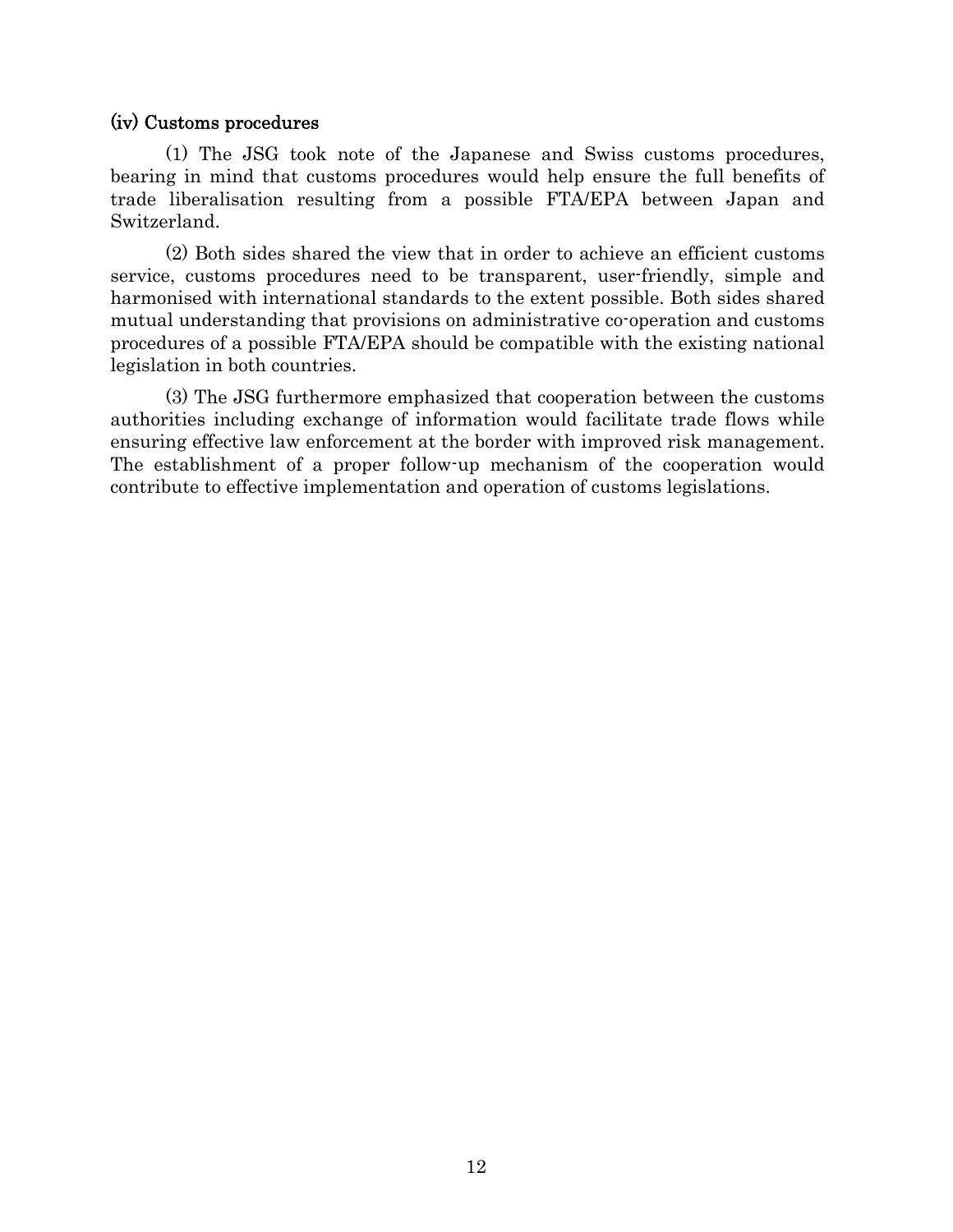# (v) Trade disciplines

(1) Japan and Switzerland explained their respective approaches on the trade disciplines (anti-dumping and countervailing measures as well as safeguard measures) and shared their respective experiences in their past FTA/EPA negotiations. The JSG concluded that the provisions on trade disciplines in a possible FTA/EPA between Japan and Switzerland should be modelled on the WTO rules.

(2) With regard to anti-dumping measures, the Japanese side explained that no specific legal provisions, which would change the rights and obligations under the WTO agreements, are contained in the texts of existing Japanese EPAs. On the other hand, the leaders, upon signing the EPAs, have issued Joint Statements, which affirm their commitment to prevent the abusive use of antidumping measures and to continue the cooperation in the WTO negotiations.

(3) Switzerland's approach to anti-dumping and countervailing measures in its FTAs has been to rely on WTO rules, complemented in some instances with provisions providing for additional consultations and other WTO-plus elements aimed at avoiding or minimizing the need to take recourse to restrictive trade measures.

(4) As for bilateral safeguard measures, the JSG confirmed that approaches of both sides are based on the WTO rules and have a high degree of commonality. The JSG shared the view that provisions on bilateral safeguard measures are important as a "safety net" of a bilateral trade agreement.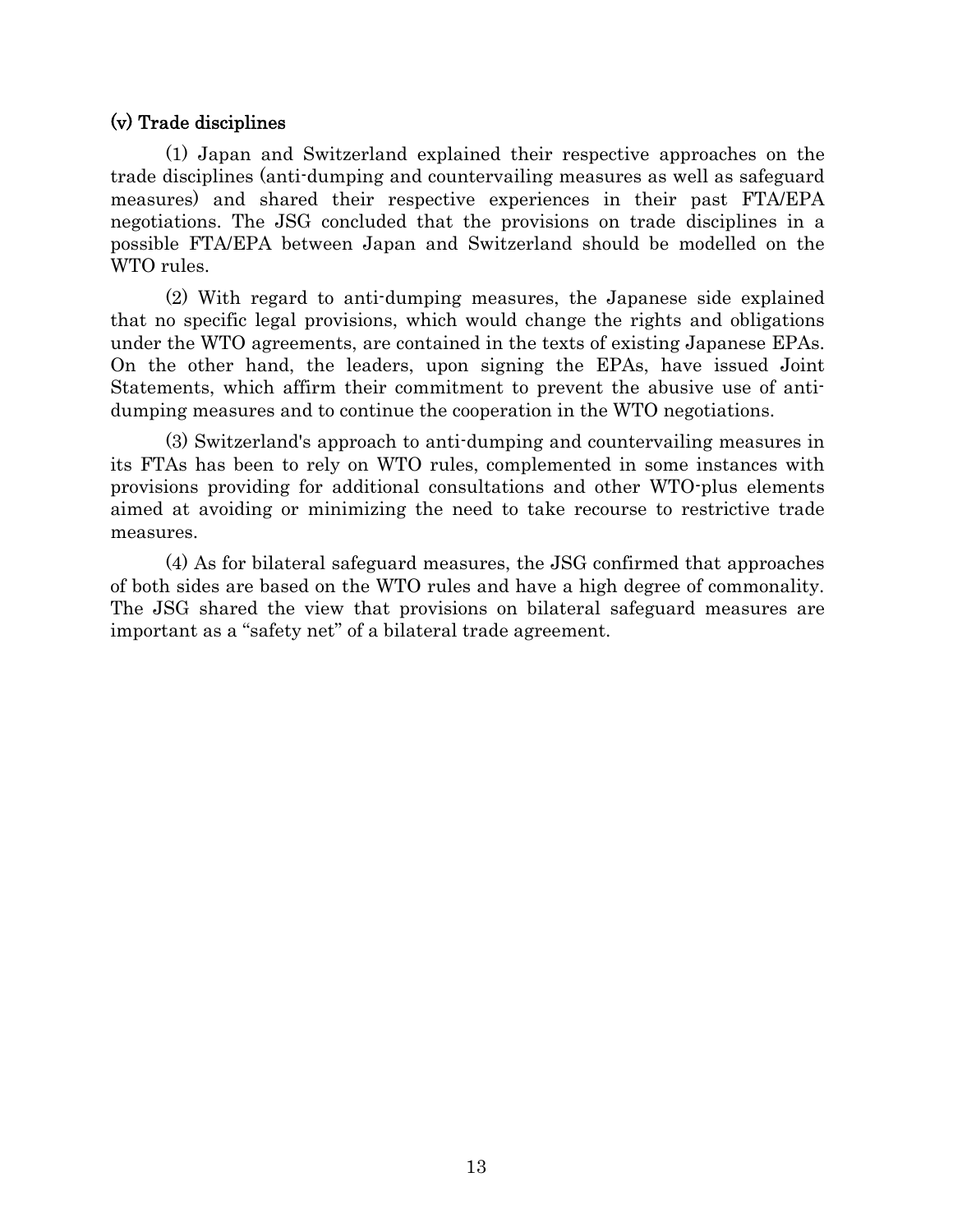# (vi) Standards and conformity assessment, and mutual recognition

(1) The Japanese and Swiss sides respectively explained the present status of implementation of existing Mutual Recognition Agreements (MRAs). With regard to MRAs in general, the Japanese and the Swiss sides demonstrated merits and demerits of the traditional mutual recognition and the mutual cross-border designation of conformity assessment bodies. Furthermore, both sides acknowledged the importance of the cost-effectiveness of mutual recognition mechanism in light of the experience of both countries in this area.

 (2) The JSG took note of the good and productive cooperation and framework set up between the Ministry of Health, Labour and Welfare (MHLW), Japan, and Swissmedic, the Swiss Agency for Therapeutic Products in the area of therapeutic products (Pharmaceuticals and Medical Devices), which deals with both execution/implementation of the existing arrangements as well as discussions on additional areas of cooperation. For pharmaceuticals, two arrangements are in place (Good Laboratory Practice (GLP) and Good Manufacturing Practice (GMP)) which are currently being updated (references to current legislation, contacts, etc.). Ongoing consultations between MHLW and Swissmedic in pharmaceuticals and medical devices will be continued, through their direct dialogue.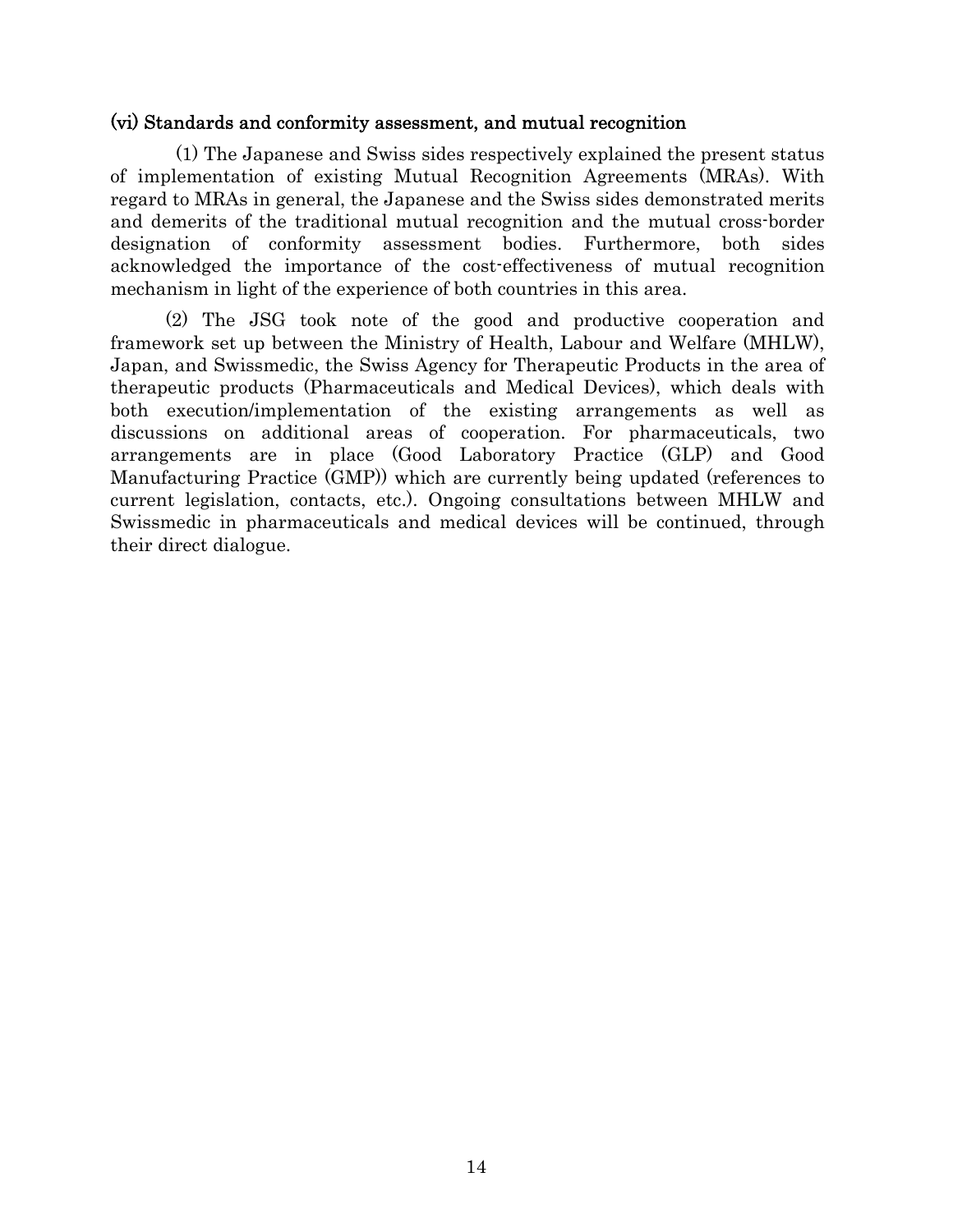#### 2. Trade in services

(1) Both Japan and Switzerland have a highly developed services sector accounting for a large part of their GDP. In multilateral and bilateral trade negotiations, Japan and Switzerland have an ambitious stance and are aiming at further opening up services markets. Both countries have recently implemented reforms in their services sectors, which contributed to economic growth and enhanced welfare.

(2) In light of the above, the JSG noted that a possible FTA/EPA between Japan and Switzerland could bring about a comprehensive and high standard framework for bilateral trade in services. This would provide business with a more open, stable and predictable environment. Furthermore, Japan and Switzerland could use such a bilateral agreement when negotiating with other partners as a benchmark, both overall and in respect of specific issues of key interest for Japanese or Swiss business.

(3) Each side presented options based on the approaches in previous FTA/EPA negotiations. The JSG noted that the General Agreement on Trade in Services (GATS) framework represents a possible common basis. Taking GATS as a starting point for negotiations of a possible FTA/EPA between Japan and Switzerland and further liberalisation would ensure consistency among various sets of international obligations while providing added value to the business community.

(4) GATS and bilateral services agreements contain general provisions on rules on the one hand and lists of specific commitments on the other hand. As far as the general provisions are concerned, a possible FTA/EPA could improve the GATS disciplines. Such areas include licensing and qualification requirements and procedures, services standards, recognition, as well as general rules in key sectors like finance and telecommunication.

(5) Commitments on services can be listed either according to a positive list approach (like the GATS schedules) or a negative list approach (lists of nonconforming measures). In their existing bilateral agreements, Japan and Switzerland have so far used both approaches. When determining the most promising approach for negotiations on a possible FTA/EPA between Japan and Switzerland, both countries would consider the merits in terms of achievable level of commitment, transparency and legal certainty.

(6) Both sides pointed out that negotiations on a possible FTA/EPA between Japan and Switzerland represent an opportunity to put a strong emphasis on sectors of particular interest for Japanese and Swiss business, such as distribution, computer, telecommunication, certain audio-visual services, finance and logistics services. The same applies to horizontal measures regarding, in particular, the establishment of a commercial presence, where specific interests were identified.

(7) In this context, with regard to the nationality and residential requirements for board members of Swiss companies, a question of major concern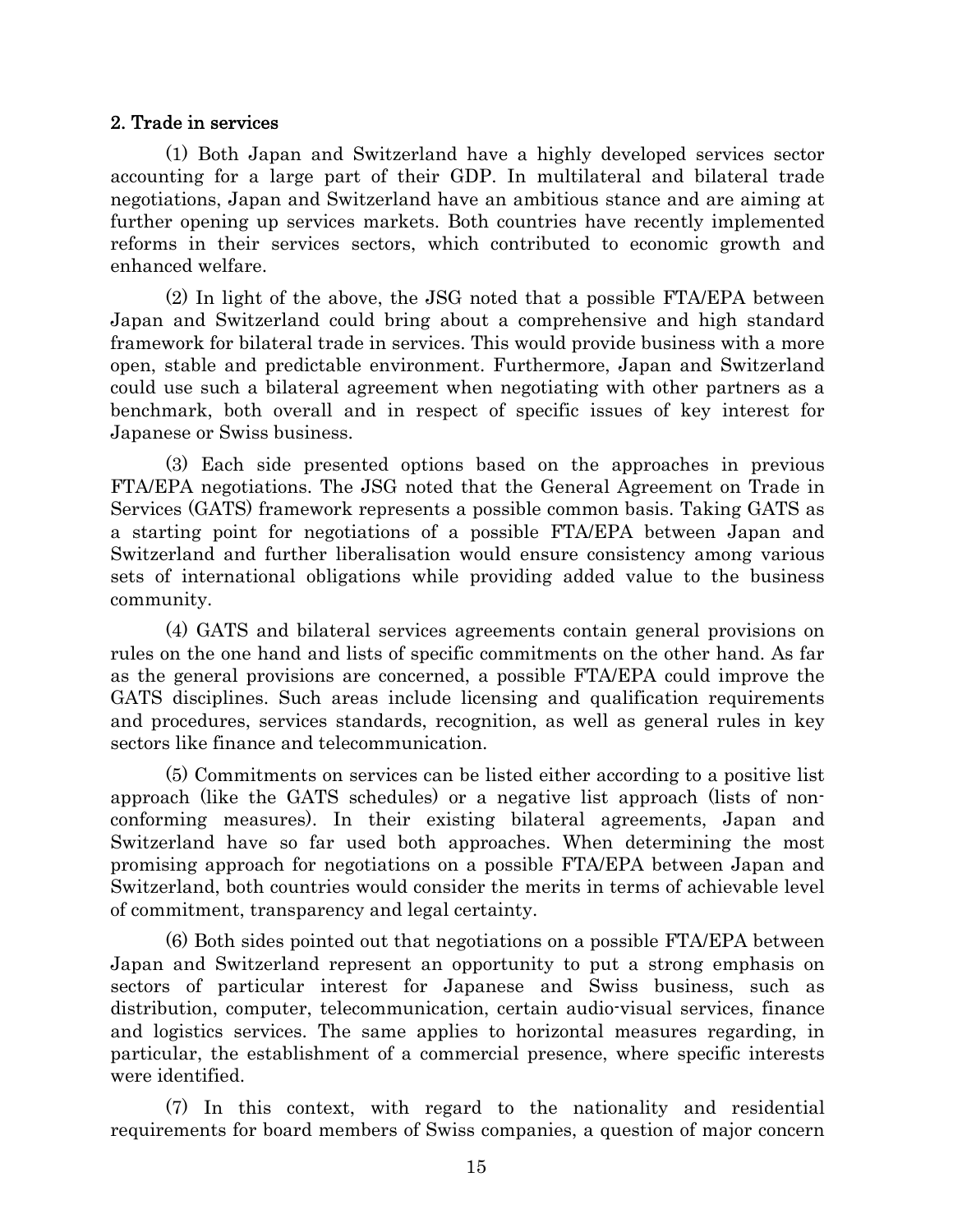for Japanese companies doing business in Switzerland, the Swiss side stated that in recently concluded FTAs (e.g. Republic of Korea), Switzerland was able to show flexibility and committed not to applying these nationality requirements and to possibly relaxing the residential requirements for the companies of its FTA partners. Given the relevance of the matter for Japanese companies, the Swiss side expressed its readiness to offer the non-application of these nationality requirements and possible relaxation of residential requirements for board members of Japanese companies in Switzerland vis-à-vis Japanese nationals, both for services and non-services sectors in principle. The mutual understanding of both sides is that a satisfactory outcome regarding these matters should be aimed at in the negotiations of a possible FTA/EPA between Japan and Switzerland.

 (8) The JSG shared the view that negotiations of a possible FTA/EPA should be comprehensive, address a wide range of needs and aim at an open and predictable environment reflecting high standards regarding rules and the level of commitments, going beyond the GATS. The JSG was of the view that the GATS negotiating principle of no a priori exclusion of any services sector should be common ground of negotiations on a possible FTA/EPA between Japan and Switzerland, bearing in mind also the conformity to the conditions set out in Article V of the GATS.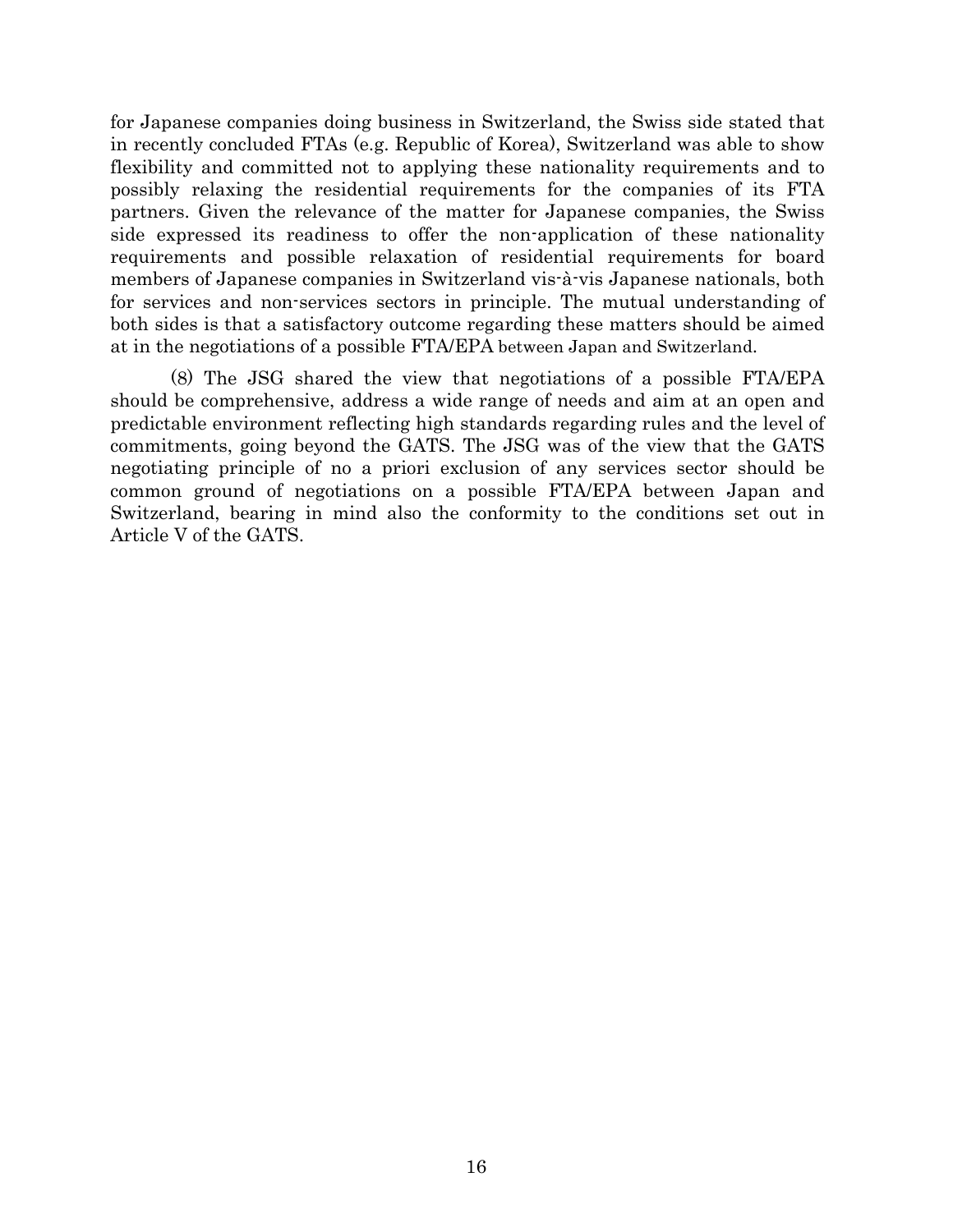## 3. Investment

(1) The JSG acknowledged international investment as a key driving force for economic growth and competitiveness. While Japan and Switzerland are important investors in foreign markets, the JSG noted that ample scope remains for further expanding bilateral cross-border investment.

(2) The JSG concurred that international agreements which include substantive investment provisions are an effective way to increase overall investment (including investment in services) as well as the flow of capital, technologies and know-how between the parties. By granting rights of establishment and by strengthening investment protection, such agreements enhance investment opportunities and reduce risks. Complementing the existing multilateral investment instruments of the OECD and the WTO, an FTA/EPA containing comprehensive investment provisions would enhance the framework conditions for private investment, thereby contributing to employment and growth.

(3) Both Japan and Switzerland have concluded or are negotiating a number of international agreements which contain substantive provisions on investment. The JSG noted that these agreements show a high degree of commonality, including a broad, asset-based investment definition, nondiscrimination in both the pre- and post-establishment phase of investment, high standards of investment protection, negative listing of non-conforming measures as well as effective investor-to-state dispute settlement procedures. Therefore, the JSG was of the view that a strong common basis exists on which negotiations on a possible FTA/EPA between Japan and Switzerland could build with the aim of providing an improved framework for investment.

(4) In addition, the discussions in the JSG deepened mutual understanding on the following issues: the interface between the services and investment parts of FTAs/EPAs that Japan and Switzerland have recently concluded respectively, performance requirements, the so-called "umbrella" clause, future non-conforming measures and prior consent to investor-state dispute settlement.

 (5) The JSG also noted that the promotion of inward investment is seen as a high priority by both countries. The JSG deepened understanding on respective investment promotion programs such as "Program for the Promotion of FDI in Japan (\*1)" of Japan and "Location: Switzerland Japan Program" of Switzerland. The JSG shared the view on the need to take measures in broad areas to further facilitate and promote the investment activities of the private sector through these programs.

 (\*1) This program was succeeded by "Program for Acceleration of FDI in Japan," which was newly decided in June 2006.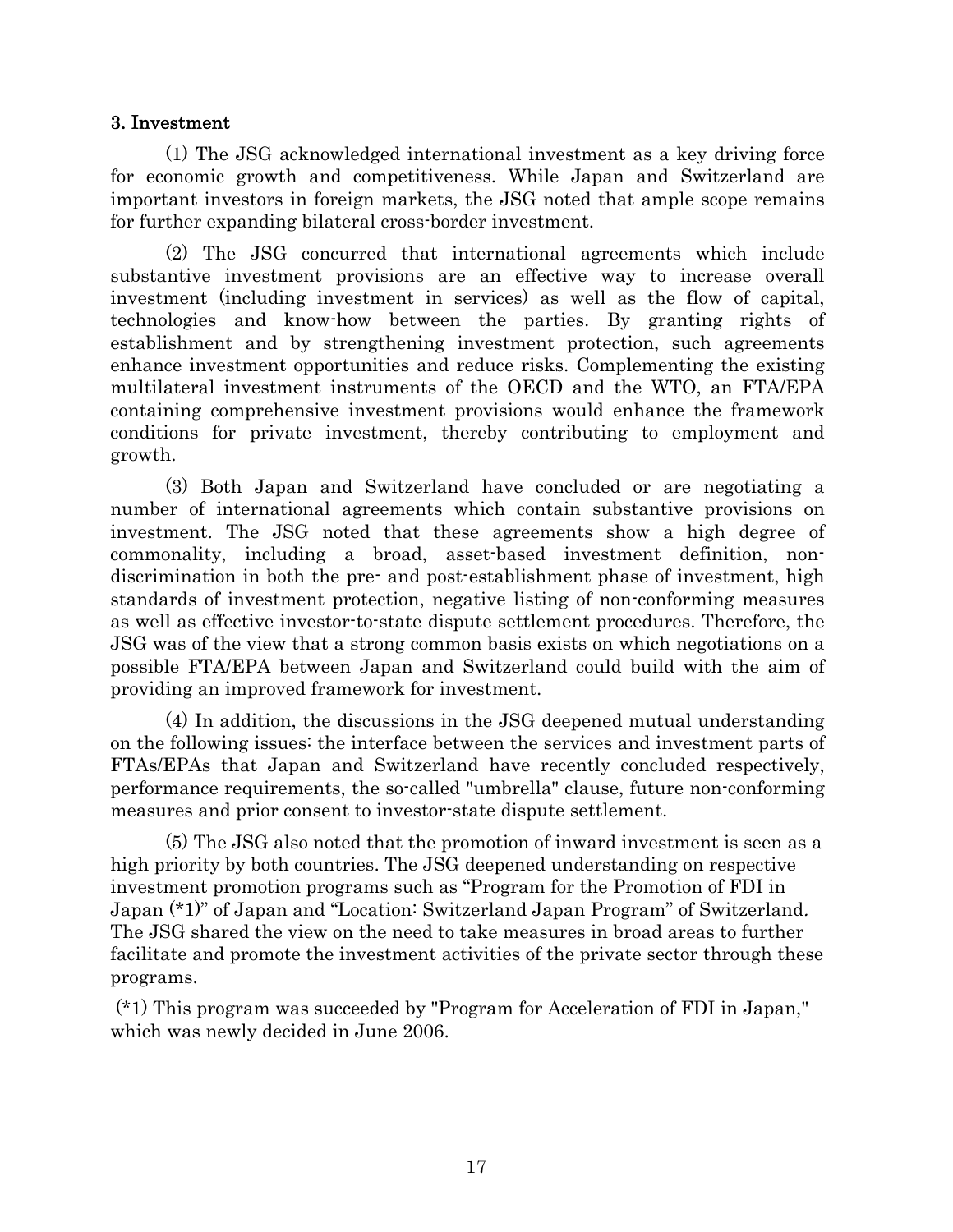#### 4. Government procurement

(1) The JSG noted that there was broad common ground between Japan and Switzerland with regard to government procurement. Both countries are members of the WTO Government Procurement Agreement (GPA). The importance of the basic principles of non-discrimination, fairness and transparency has been underlined by both sides. The JSG shared the view that, between Japan and Switzerland, basic principles of the GPA are the common ground and that the GPA should serve as a reference in the field of government procurement.

(2) Japan presented a comprehensive view of its position on the GPA and of its approach regarding voluntary measures. These measures consist of a lowering of specific thresholds in the goods and services sectors as well as of procedural improvements, such as the extension of the time period for tendering.

(3) Switzerland indicated that substantial provisions (leading to concrete market access opportunities equivalent to those of the GPA) have been adopted in the EFTA-FTAs with Chile (2004) and Mexico (2001). It presented the negotiation clauses which have been adopted in some of its other FTAs. The negotiation clause aims at giving the parties the opportunity to negotiate if a party agreed with a third party to grant a higher level of market access. Switzerland furthermore explained the clause foreseeing an accelerated entry into force of enhanced GPA commitments ("early harvest") in the EFTA-Korea FTA.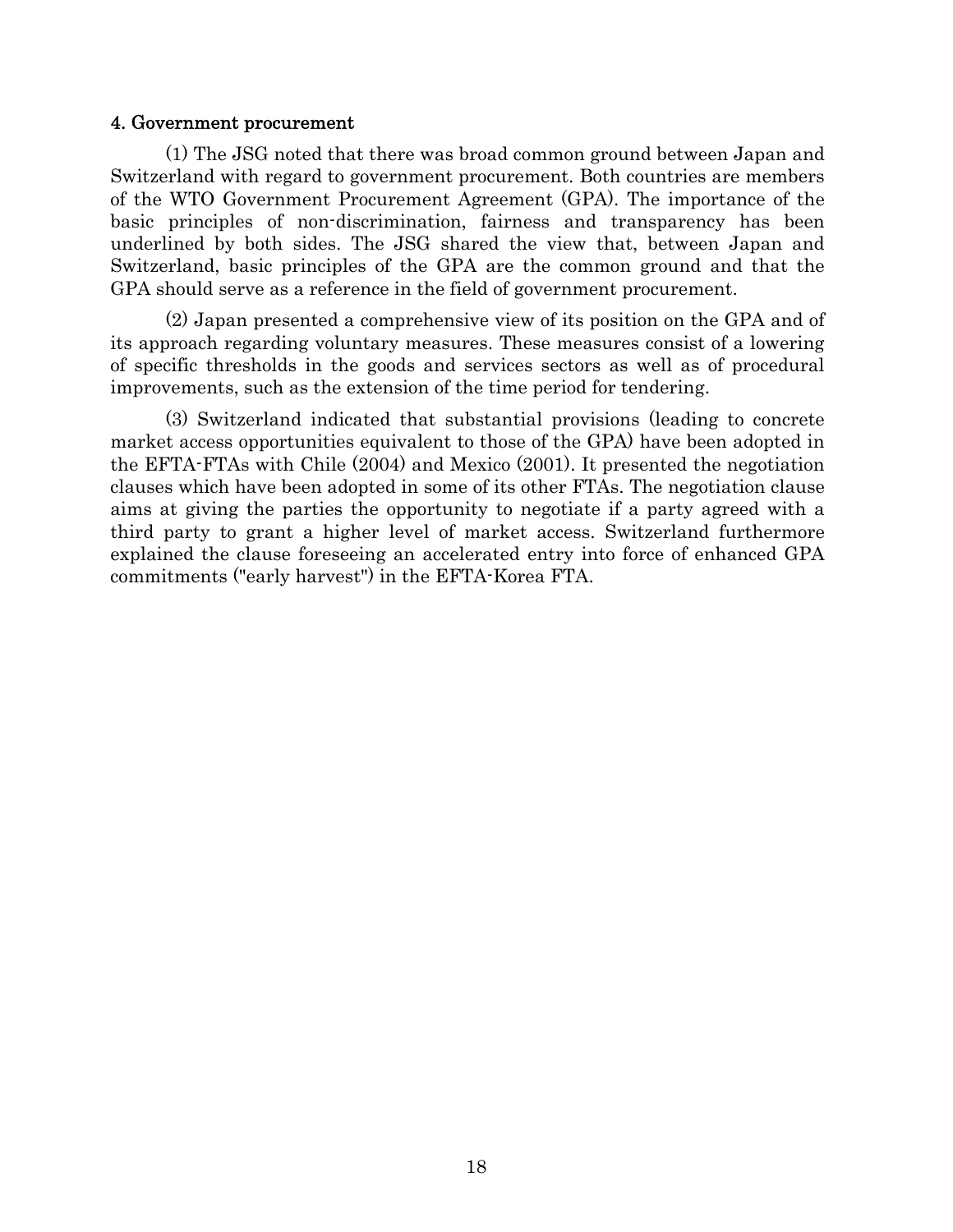## 5. Intellectual Property Rights (IPR)

(1) IPR play an essential role in the economies of both Japan and Switzerland, and the protection of IPR is given high priority in both countries. The JSG concluded that the highest level of IPR protection such as in the field of anticounterfeiting and anti-piracy cooperation should be pursued in a possible FTA/EPA with a distinctive part, which would satisfy the standards suitable for advanced IP nations.

(2) Both sides shared their respective experience of promoting the protection of IPR in their past FTA/EPA negotiations. The Swiss side, in its explanation on the areas which are not fully harmonised by existing multilateral agreements, placed an emphasis on the protection of biotechnological inventions and medical devices as well as on the compensatory term of protection for pharmaceuticals and plant protection products. In addition, the Swiss side pointed out the importance of a strong level of protection of undisclosed information in a possible FTA/EPA. As for geographical indications, the JSG took note of the differences in the respective positions of Japan and Switzerland on how to deal with this matter in multilateral fora and in FTAs/EPAs including a possible EPA/FTA between Japan and Switzerland.

(3) Both sides expressed their strong concern on the global proliferation of counterfeits and pirated goods, and acknowledged that collective efforts are required for resolving this issue. The Japanese side presented its proposal on a possible international legal framework to prevent counterfeits and pirated goods. The Swiss side in reply expressed its intention to actively participate in discussions of the legal framework proposed by Japan. The JSG concluded that essential elements of the legal framework should be incorporated into a possible FTA/EPA, as appropriate.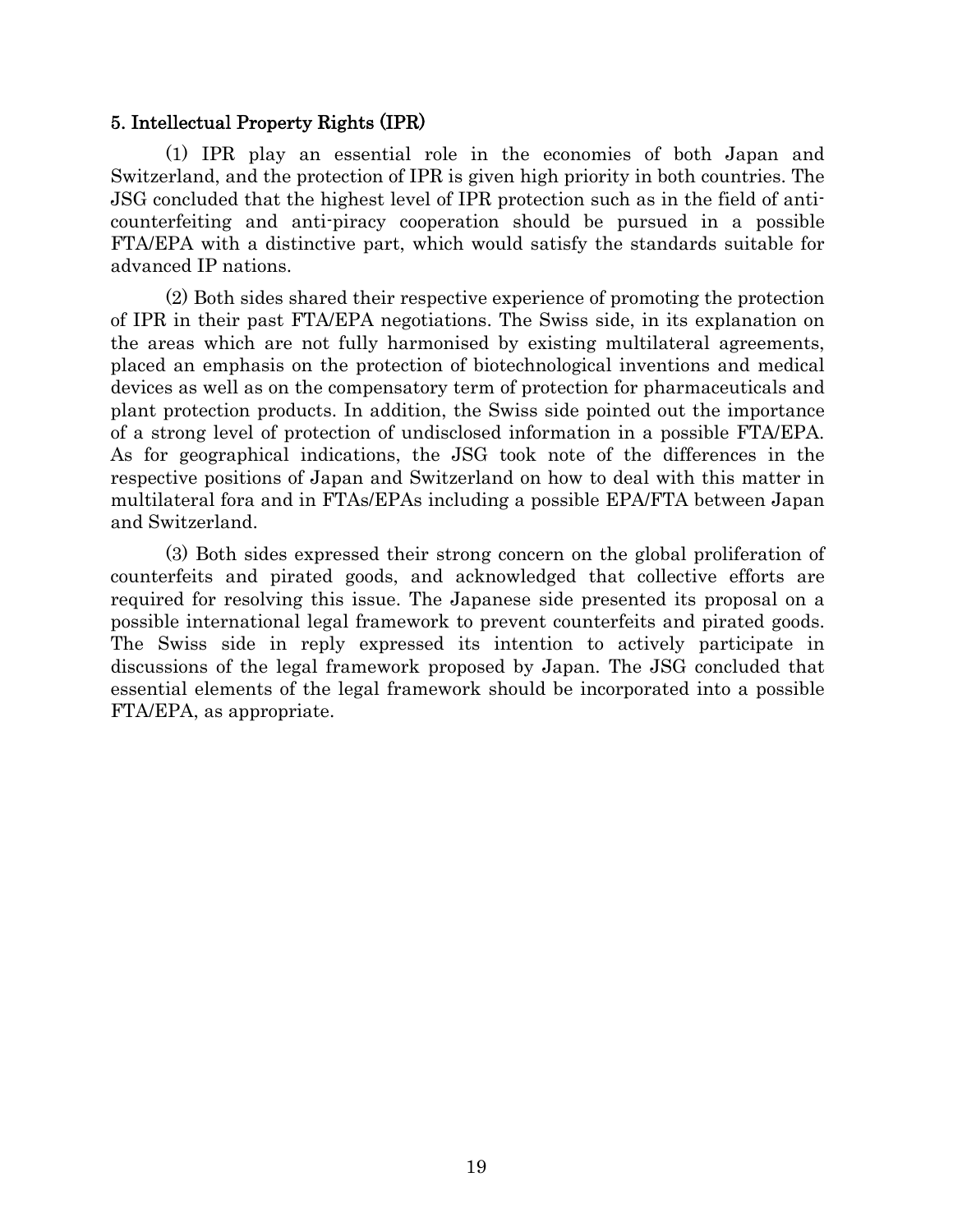## 6. Movement of natural persons

(1) The JSG considers the movement of natural persons to be an important aspect of a possible FTA/EPA between Japan and Switzerland. The JSG shared the view that in the field of movement of persons a modern bilateral framework that suits the needs and situation of Japan and Switzerland would facilitate business relations and bring benefits to businesses on both sides.

(2) The JSG noted substantial common ground between Japan and Switzerland regarding their policy on the movement of natural persons. Both countries, when negotiating FTAs/EPAs, focus on specific categories of persons in professional and technical fields, and both are dealing only with temporary entry and stay, not covering permanent access to the labour market.

 (3) In existing FTAs/EPAs with third countries, Japan's approach is to address the movement of natural persons in a comprehensive manner, which covers a wide range of issues and needs, according to the laws and regulations in Japan. In its EPAs, an independent chapter on movement of natural persons has been introduced where Japan has made commitments on a wide range of categories such as short-term business visitors, intra-corporate transferees, investors and natural persons who engage in work on the basis of a personal contract with public or private organisations in Japan.

 (4) In its FTAs, Switzerland so far covered movement of natural persons in the context of services, using the same scope and categories as in its GATS commitments including categories such as business visitors, intra-corporate transferees, contractual service suppliers as well as installers and maintainers.

(5) Switzerland has also concluded bilateral trainee agreements with several countries and explained the outline of the agreements to the Japanese side. The term "trainees" in the trainee agreements of Switzerland usually applies to trained professionals between 18 and 35 years old who are remunerated in accordance with wages and working conditions of the host country. The Japanese side responded that the "trainees" explained by the Swiss side do not fulfill the requirements of the current statuses of residence of Japan such as "Trainee" or "Engineer."

(6) The JSG concurred that bilateral negotiations on a possible FTA/EPA would be an opportunity for Japan and Switzerland, according to their economic interests, to undertake commitments on a broad range of categories of persons. The JSG also shared the view that these commitments should take into account the requirements of national policies and legislations regarding the movement of natural persons. Covering all sectors of the economy (both services and nonservices sectors), a possible FTA/EPA would represent an opportunity to bring added value for businesses of both sides.

(7) According to the Swiss migration policy, priority of admission is given to EU/EFTA nationals, and the admission and recruitment of non-EU/EFTA nationals are limited to qualified individuals and specialists. In addition, for non-EU/EFTA nationals, numerical ceilings are applied in issuing short-term and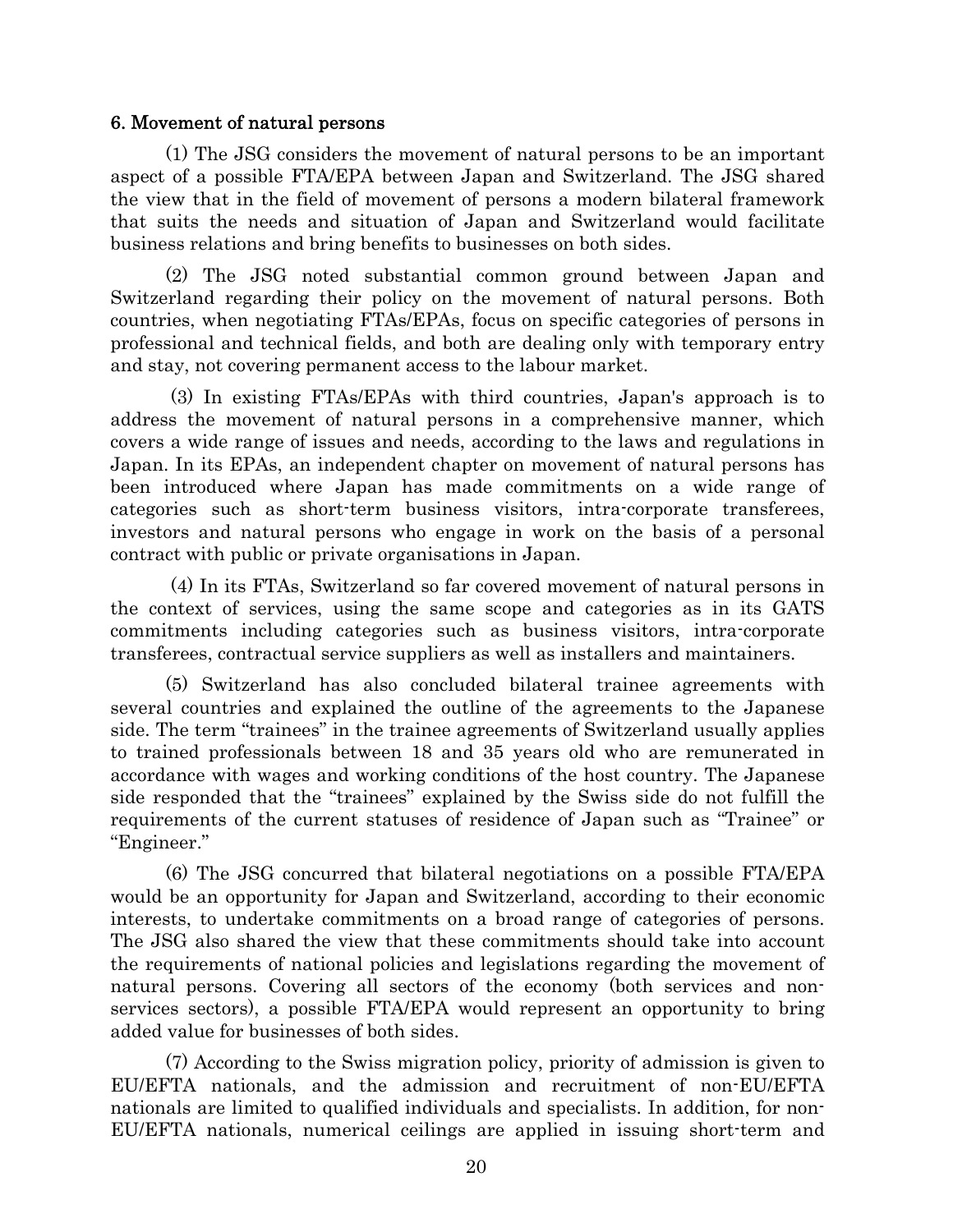annual residence permits. The Swiss side stated that these numerical ceilings are not applied to nationals of Swiss FTA partners (e.g. Republic of Korea), who fall under one of the specific categories of natural persons covered by the FTA. The mutual understanding of both sides is that such numerical ceilings will not be applied to Japanese nationals covered by a possible FTA/EPA, if an FTA/EPA is concluded between Japan and Switzerland.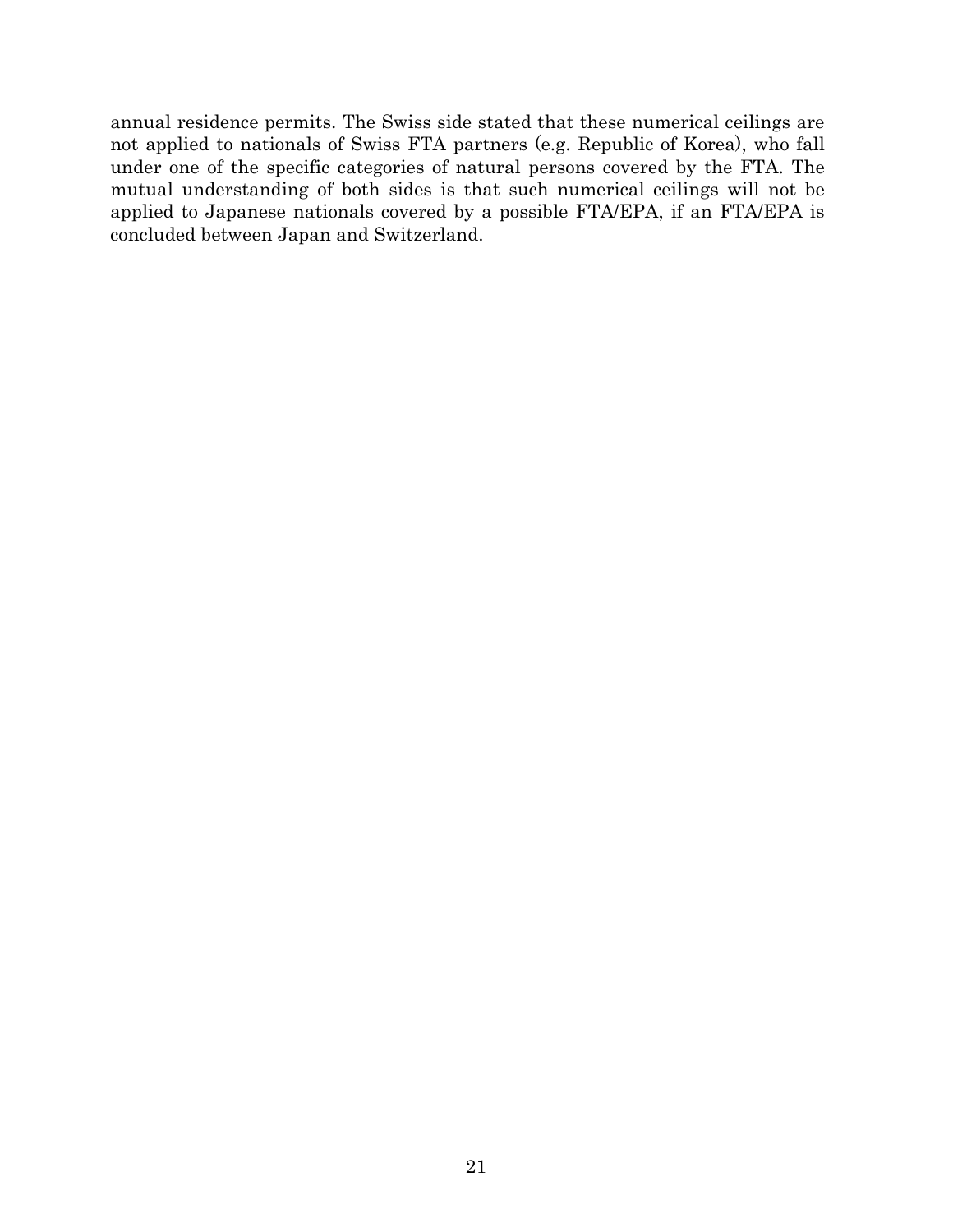## 7. Competition policy

(1) Both Japan and Switzerland attach great importance to an effective competition policy and consider themselves bound by the OECD Recommendations in this field.

(2) Both sides shared the view that anti-competitive practices might impair the benefits resulting from the liberalisation of trade and investment, and that such practices are incompatible with the proper functioning of an FTA/EPA. The JSG concluded that provisions to avoid these activities should be included in a possible FTA/EPA between Japan and Switzerland. The JSG also confirmed that these provisions should be elaborated with due regard to the existing national legislations.

(3) The JSG noted that the competition chapters in FTAs/EPAs concluded by Japan have pursued an approach where two types of agreements co-exist; a basic agreement which includes fundamental provisions and an implementing agreement which includes detailed provisions on cooperation between competition authorities. Switzerland in its FTAs has pursued an approach that combines procedural and some basic substantial provisions. Both approaches rely on national competition law and other relevant legislations.

(4) Both Japan and Switzerland recognised the usefulness of cooperation between competent authorities in order to prevent and to take appropriate measures against trade-distortive anti-competitive practices. Japan has concluded several specific cooperation agreements in the field of competition policy, while Switzerland has not, so far, made use of such instruments.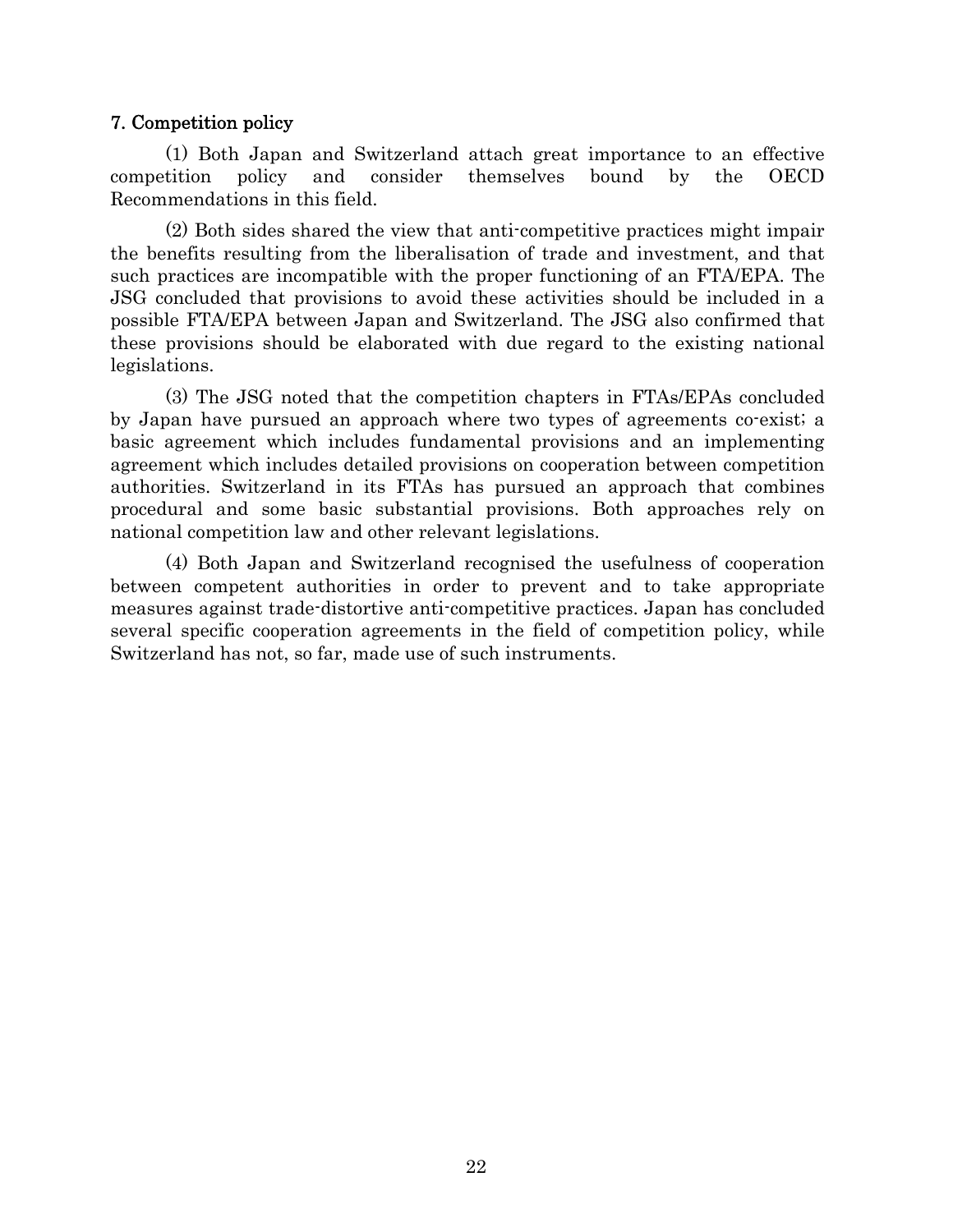### 8. Improvement of business environment

(1) To facilitate and expand business activities in both Japan and Switzerland, the JSG shared the view on the need to further improve their respective business environments taking into account the surveys carried out by JETRO and the Embassy of Switzerland in Japan.

(2) JETRO presented the result of a survey of 70 Japanese companies operating in Switzerland which was conducted from May to July 2006. JETRO emphasized the following three points as main requests from Japanese business circles.

- Simplification and acceleration of the process of obtaining work and residence permits in Switzerland

-Abolishment or relaxation of the nationality and residential requirements for board members of the Swiss-registered companies (based on Article 708 of the Code of Obligations which stipulates that the majority of board members must be Swiss citizens with domicile in Switzerland)

-Social security agreement between Japan and Switzerland to avoid double payment

(3) The Embassy of Switzerland in Japan presented the result of a survey which was conducted in May and June 2006, encompassing approximately 100 Swiss companies operating in Japan. The following points were raised as requests from Swiss companies in Japan.

-Lowering of tariffs

-Harmonisation of regulations with international standards (e.g. safety standards and product approval)

-Simplification and clarification of regulations (e.g. import procedures and licensing rules)

-Facilitation of temporary work and stay, regarding intra-company transferees and trainees.

 As other points of interest, MRA, social security agreement, exchange of young persons/young professionals and the revision of the existing taxation treaty were mentioned.

(4) The JSG took note of the concerns of Japanese companies in Switzerland and Swiss companies in Japan. The JSG shared the view that these issues should be discussed on the basis of more detailed information through various channels between Japan and Switzerland.

As for social security, the Swiss side expressed its readiness to enter into further discussions on an agreement with Japan concerning the posting of workers from one country to the other in order to avoid the payment of social security contributions in both countries. The JSG recognised the need for predictable and efficient procedures relating to work and residence permits.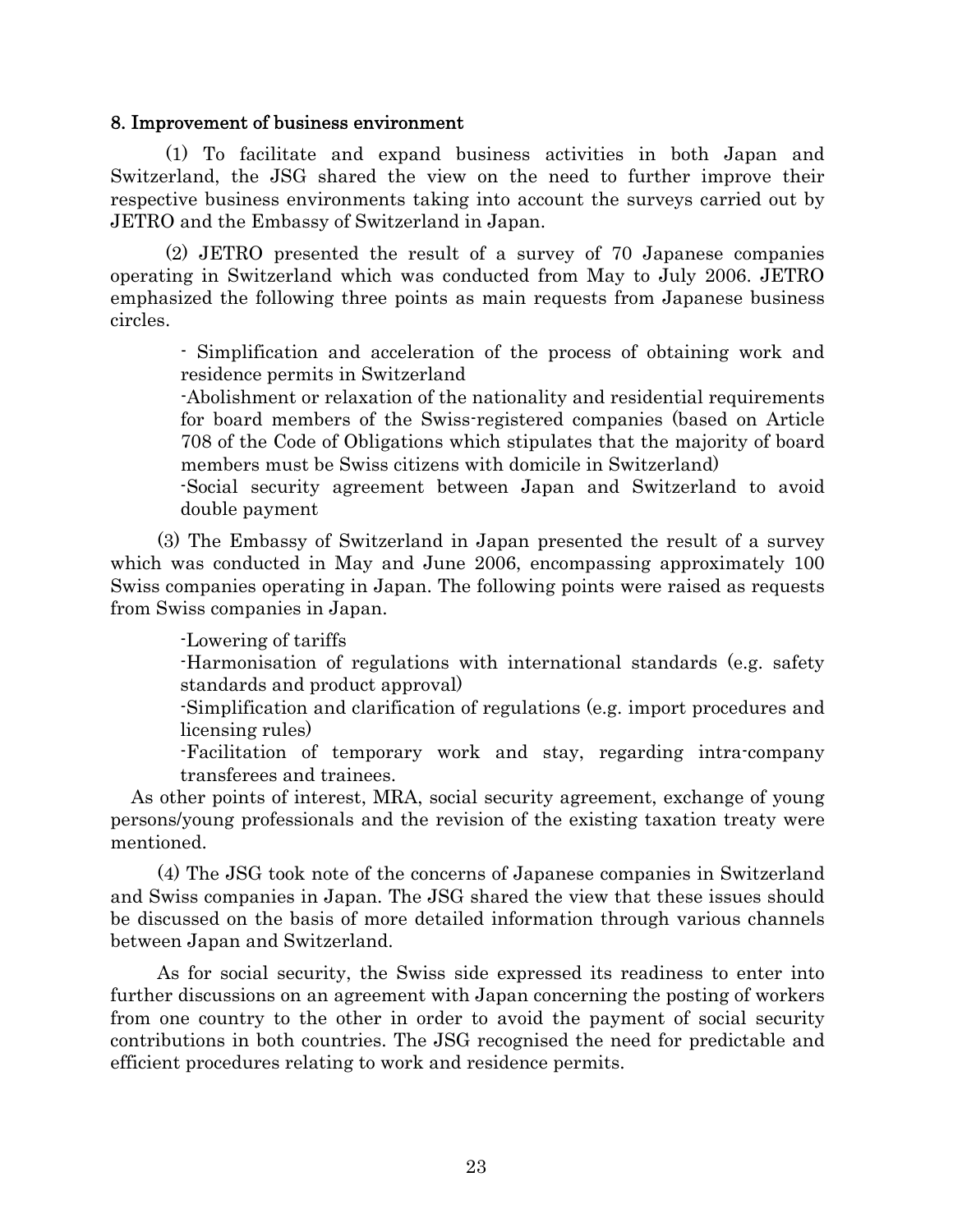# 9. Cooperation

The JSG also explored possible ways of deepening cooperation between Japan and Switzerland in the following areas;

(1)Science and Technology: Japan and Switzerland are leading countries in the science and technology field. Since 1994, four Japan-Switzerland Round Table Meetings on Science and Technology Cooperation have been held. The envisaged Science and Technology Cooperation Agreement between Japan and Switzerland will be a key in promoting cooperation between the two countries in such fields as exchanges of experts and researchers, exchange of information, and joint research projects. The Japanese side expressed its expectation that the procedures toward the signing of the Agreement on the Swiss side could be accelerated.

(2)Tourism: The number of Japanese visitors to Switzerland is about twenty times as many as that of Swiss visitors to Japan. The JSG took note of such a significant imbalance. Both sides exchanged information on their respective domestic measures to promote tourism. The Japanese side presented its efforts to attract more foreign tourists under the "Visit Japan Campaign," as well as the existing frameworks of partnership such as more than ten sister cities and three railway partnerships. Both sides recognised the importance of further promoting such cooperation, including an exchange of information and experience between the Japan National Tourist Organization (JNTO) and Switzerland Tourism (ST). Japan and Switzerland showed their interests in the potential for bilateral cooperation in the area of "Agriculture and Tourism."

(3)Promotion of Japanese and Swiss Food Culture: The Japanese side introduced its activities to promote Japanese food culture in the world, covering mainly Asia and extending to North America and Europe, and referred to the possibility of launching such activities in Europe, where Switzerland has a geographical advantage as the centre of Europe as well as a host to many international organisations. The Swiss side noted with interest these projects for promoting Japanese food culture in Switzerland. The Swiss side introduced its approach in the field of geographical indications for agricultural products. The Swiss side expressed its interest in promoting geographical indications in support of marketing of Swiss food products.

(4)Fight against Money Laundering: Both sides explained their efforts and measures to fight against money laundering. The JSG shared the view that international cooperation in the field of fight against money laundering, including increased bilateral information sharing, is indispensable and of increasing importance in the globalised world. In this context, both sides welcomed the efforts by their experts to explore a possible framework for exchanging information related to money laundering and terrorist financing in order to further enhance their cooperation.

(5)Mutual Legal Assistance in Criminal Matters: The Swiss side put emphasis on the importance of efficient mutual legal assistance in criminal matters especially for countries such as Japan and Switzerland which have internationally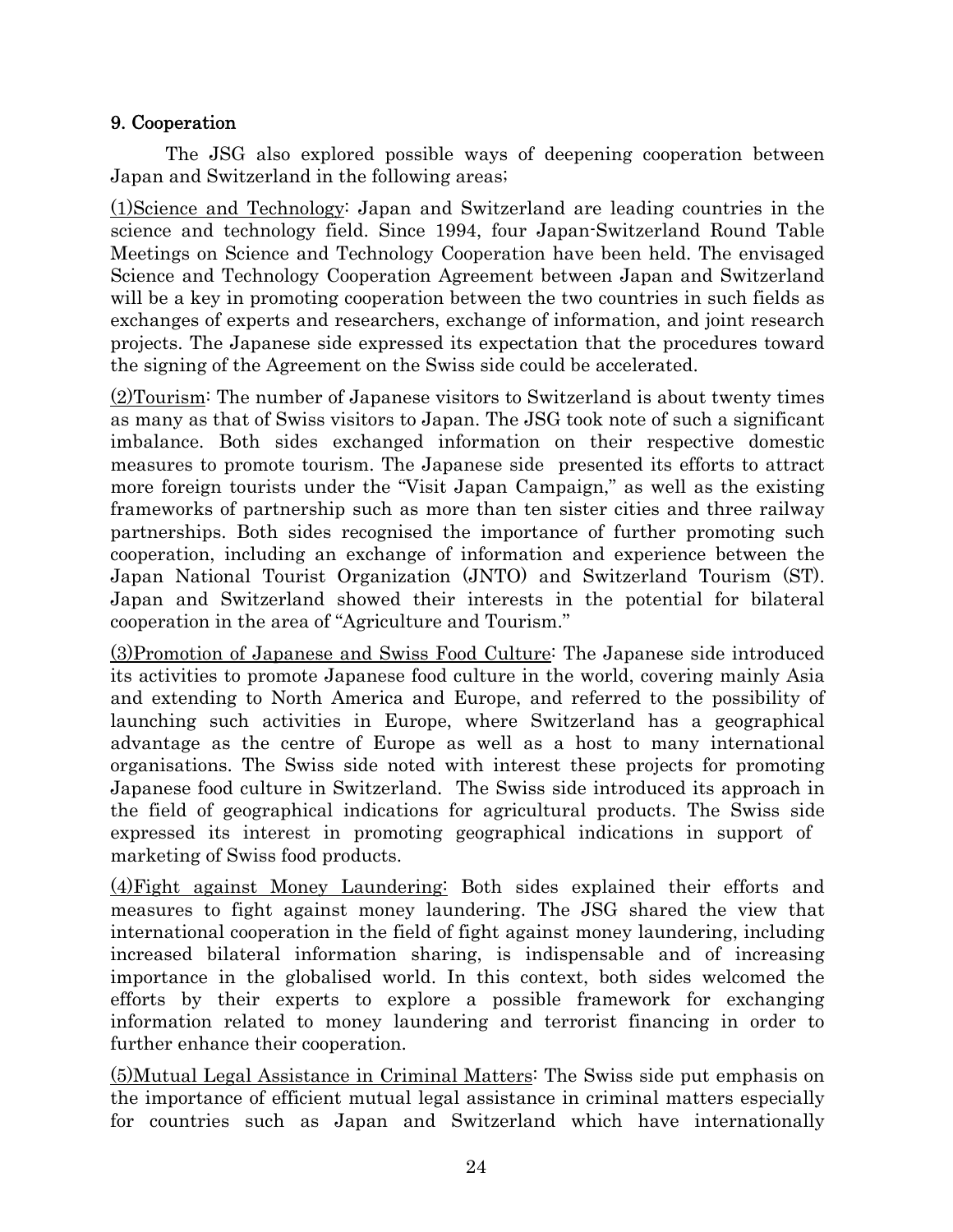important financial centres. The Swiss side expressed its interest in exploring the possibility of formalising the cooperation between Japan and Switzerland in the field of mutual legal assistance in criminal matters in the form of an instrument exceeding the existing declaration of reciprocity of 1937 and being able to counter the threats posed by international crime more effectively. To this end, the Swiss side proposed to discuss the issue in a meeting involving mutual legal assistance experts/practitioners of the two countries. Both sides shared the view on increasing importance of further cooperation between Switzerland and Japan in order to combat international crime through efficient mutual legal assistance in criminal matters, and welcomed the discussions involving their experts to explore the possibility of developing a framework for facilitating cooperation between the two countries in this field.

In addition, issues such as air transport were mentioned in the JSG.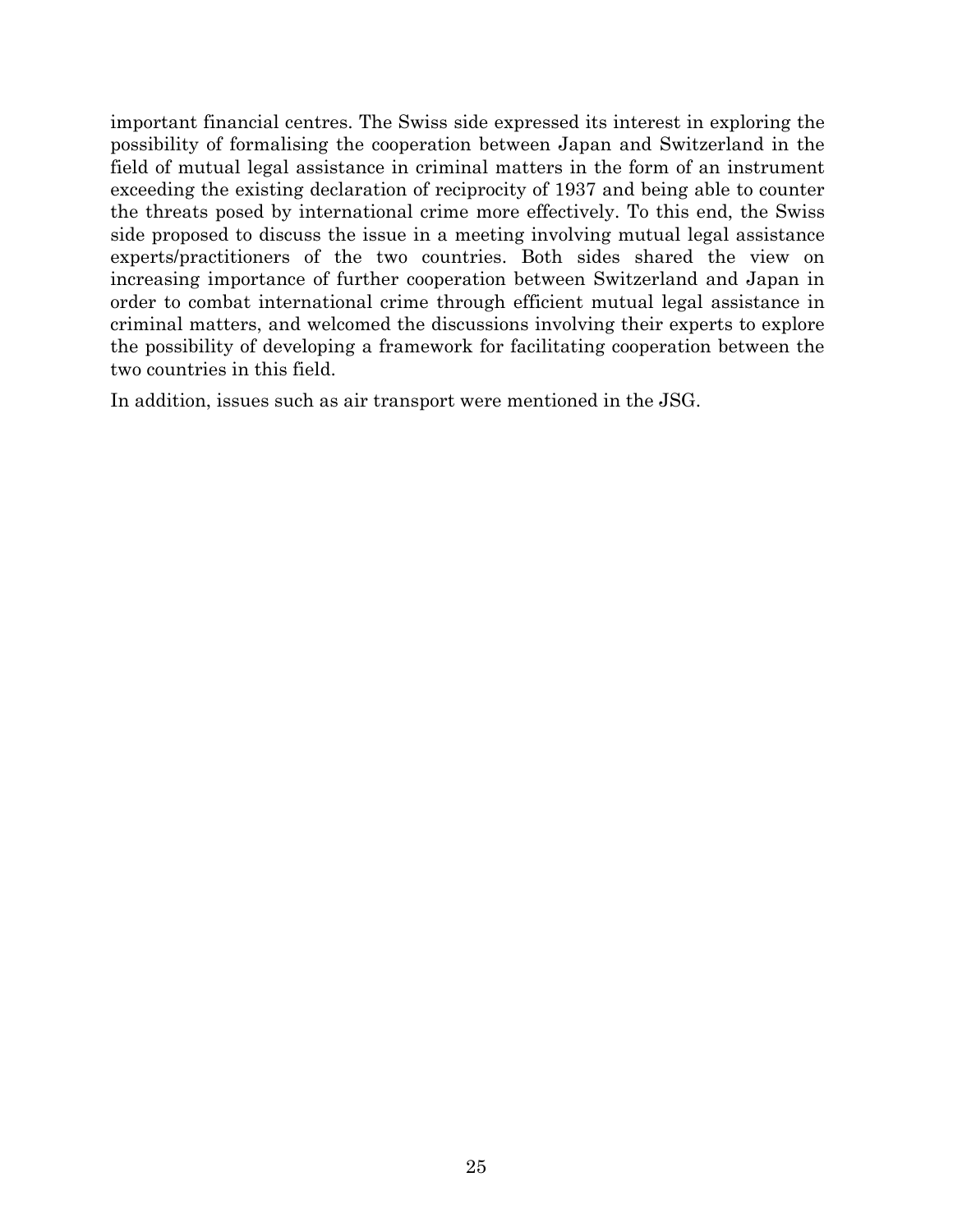## 10. Institutional issues and dispute settlement

(1) Both sides explained their respective approaches regarding institutional issues and dispute settlement, and shared their respective experiences in their existing FTAs/EPAs. The JSG noted that these agreements show a high degree of commonality.

(2) In the FTAs/EPAs concluded by Japan and Switzerland, joint committee is a main institutional element. It meets at senior officials' level and has functions such as the following:

-to review the implementation and operation of the Agreement;

-to consider and recommend amendments to the Agreement;

-to supervise and coordinate the work of sub-committee;

-to adopt operational procedures and any necessary decisions;

-to address other issues relating to trade and economic relations (Swiss FTAs).

(3) The FTAs/EPAs concluded by Japan and Switzerland also contain provisions on dispute settlement which comprise consultation and arbitration mechanisms. The contracting parties of these agreements are required to endeavour to resolve problems of interpretation and application of the agreement through consultations between the contracting parties, but in case no mutually acceptable solution is reached, it is possible for each side to have recourse to a binding arbitration procedure. Both sides indicated that they have never resorted to an arbitration procedure in their respective FTAs/EPAs, but shared the view on the usefulness of including such provisions as a last resort.

(4) The JSG concluded that a possible FTA/EPA between Japan and Switzerland should equip itself with both a consultation mechanism and, in case where consultations could not settle the difference of views, a dispute settlement mechanism independent from that of the WTO. The JSG shared the view that provisions on institutional issues and dispute settlement should be kept as simple as possible.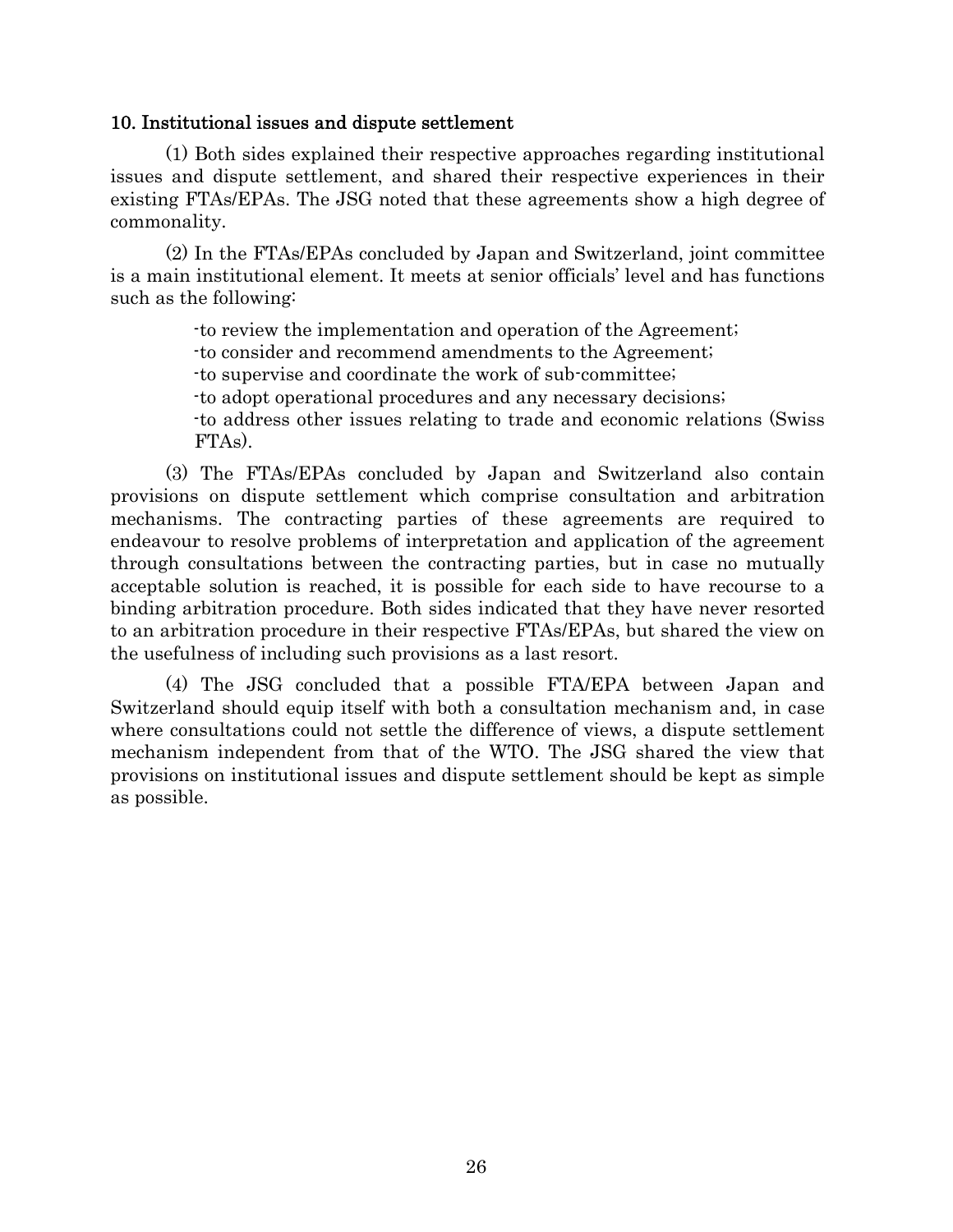# IV. Simulation study on the economic effects of an Economic Partnership Agreement

 (1) A Japanese expert (\*1) reported on the simulation study on the economic effects of a possible FTA/EPA between Japan and Switzerland using a Computable General Equilibrium (CGE) model.

 (2) It was suggested in the simulation study that a possible FTA/EPA would be mutually beneficial to both countries. With regards to macroeconomic benefits, a possible FTA/EPA would provide relatively larger benefits to the Swiss economy, while in absolute terms Japan's benefits could be larger. Depending on the assumptions, the simulation study also demonstrated that neither Japan nor Switzerland would lose in the area of agriculture, forestry and fisheries.

 (3) The JSG took note of these results of the study and acknowledged that the simulation was conducted under certain assumptions and limitations inherent to the model and the available data (e.g. the conversion method of the Swiss specific tariffs into ad valorem equivalent and the fact that liberalisation of investment and trade in services were not taken into account in the simulation). The JSG recognised that the benefits under the simulation of a possible FTA/EPA might be greater if the liberalisation and facilitation of investment and trade in services were accounted for in the simulation.

(\*1) Kenichi KAWASAKI, Special Fellow, Economic and Social Research Institute, Cabinet Office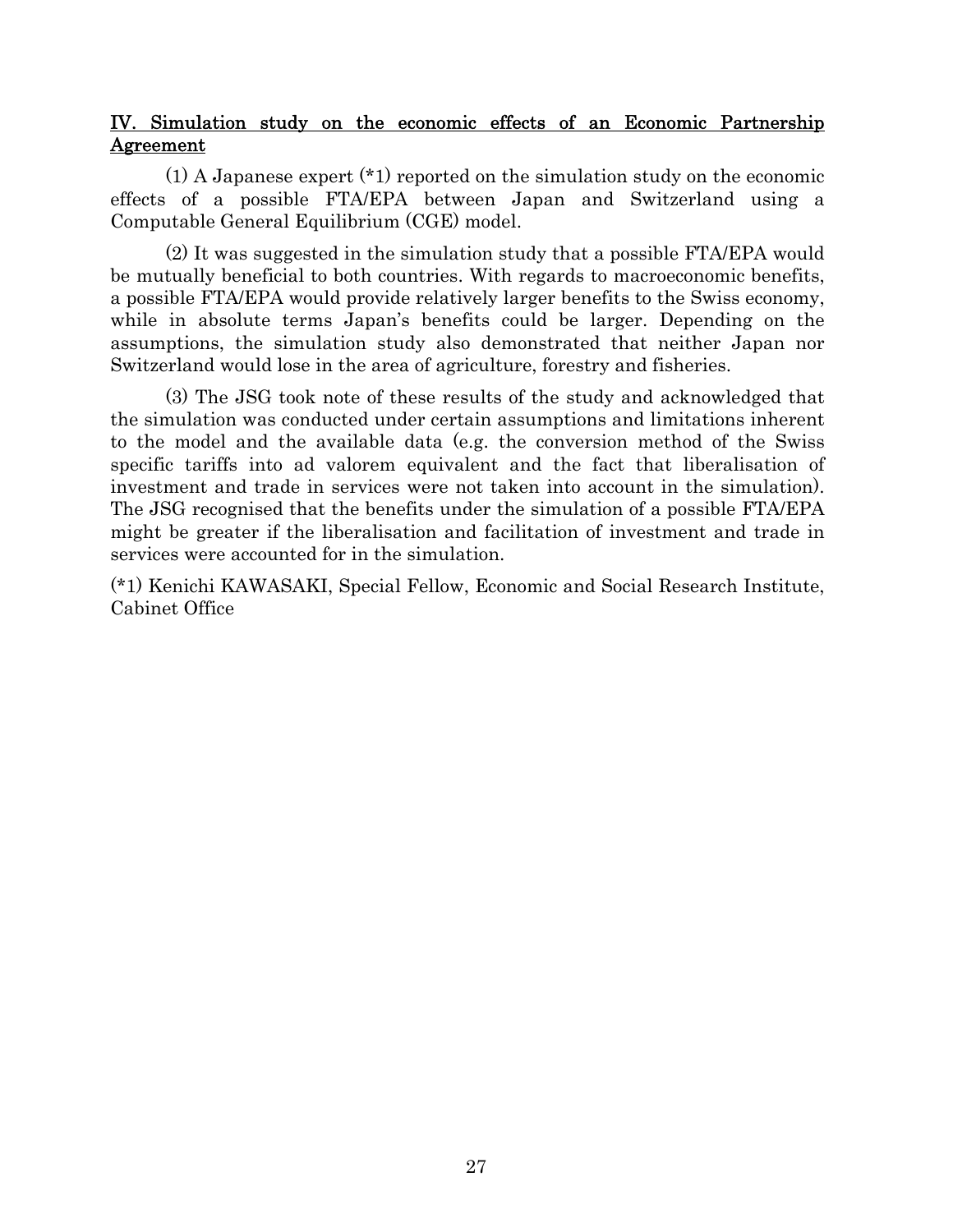# V. Conclusion and Recommendations

(1) Based on the discussions at five meetings in total, the JSG reached the following conclusion:

A comprehensive FTA/EPA between Japan and Switzerland, which would be the first of its kind between Japan and a European country, would significantly contribute to further strengthening economic relations between Japan and Switzerland. It would not only foster trade in goods and services, but also enhance investment opportunities. It would further improve the competitiveness of Japanese companies in the Swiss market and that of Swiss companies in the Japanese market, including vis-à-vis competitors from other countries benefiting from preferential conditions. In addition, a comprehensive FTA/EPA would represent a platform for further strengthening, deepening and extending the already well established cooperation between Japan and Switzerland in many fields. A possible FTA/EPA should be WTO-consistent, and wherever possible, should seek to be WTO-plus.

(2) The JSG identified especially the following as benefits of a possible FTA/EPA:

- $\triangleright$  Trade in goods can be facilitated by reducing customs duties imposed on more than 70% of Japanese exports to Switzerland and about 20% of Swiss exports to Japan.
- ¾ High level commitments of both countries are expected in the areas of investment and trade in services.
- $\triangleright$  The highest level of the IPR protection, on which both countries put critical importance, can be pursued, in fields such as anti-counterfeiting and antipiracy cooperation.
- ¾ Improved business environment can be achieved, through, for example, nonapplication of nationality requirements and possible relaxation of residential requirements for company board members, and non-application of numerical ceilings in issuing temporary residence permits for certain categories of persons.
- (3) Japan and Switzerland deepened understanding on their approaches in respective FTAs/EPAs in such areas as customs procedures, trade disciplines, standards and conformity assessment, government procurement, movement of natural persons, competition policy, improvement of business environment and dispute settlement. The JSG understands that the Swiss system of invoice declaration made by approved exporters would be a policy challenge to Japan.
- (4) In addition, topics like tourism, science and technology, promotion of food culture, fight against money laundering, mutual legal assistance in criminal matters, mutual recognition in the field of conformity assessment, and avoidance of double social security contribution were also raised in the discussions of the JSG, in which the potential of further consideration by the two countries in broader areas was recognised. In particular, the JSG welcomed the discussions to explore a possible framework in order to enhance cooperation between the two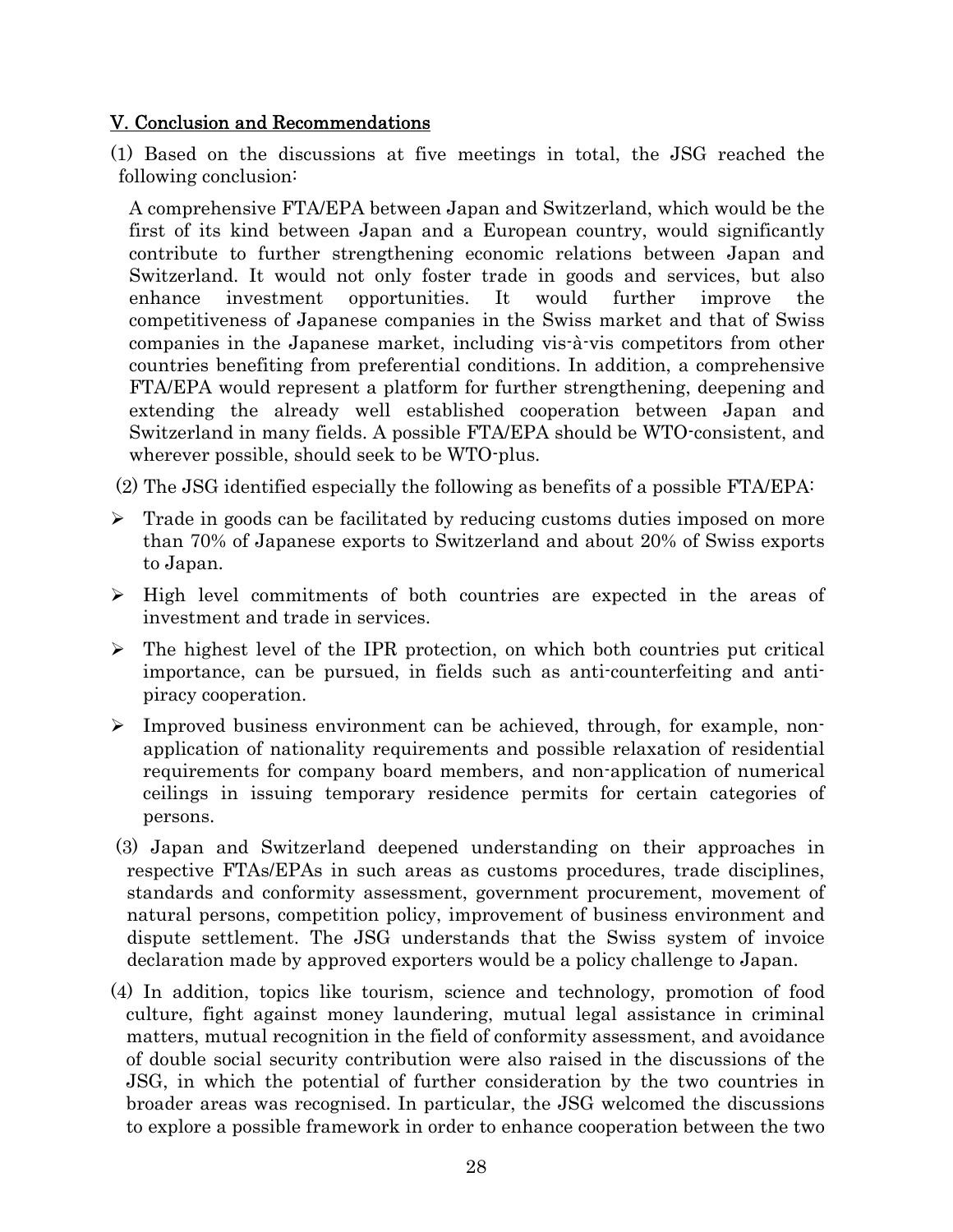countries in the field of fight against money laundering and mutual legal assistance in criminal matters.

(5) Based on the conclusion above, the JSG recommends that negotiations on an FTA/EPA between Japan and Switzerland be launched as soon as possible, and be conducted within a reasonable period of time while taking into consideration the ongoing negotiations of FTAs/EPAs by the respective countries. The JSG recommends that the negotiations of a possible FTA/EPA should be comprehensive, and aim at high level results not only in the area of trade in goods, but also in those of investment and trade in services as well as IPR protection.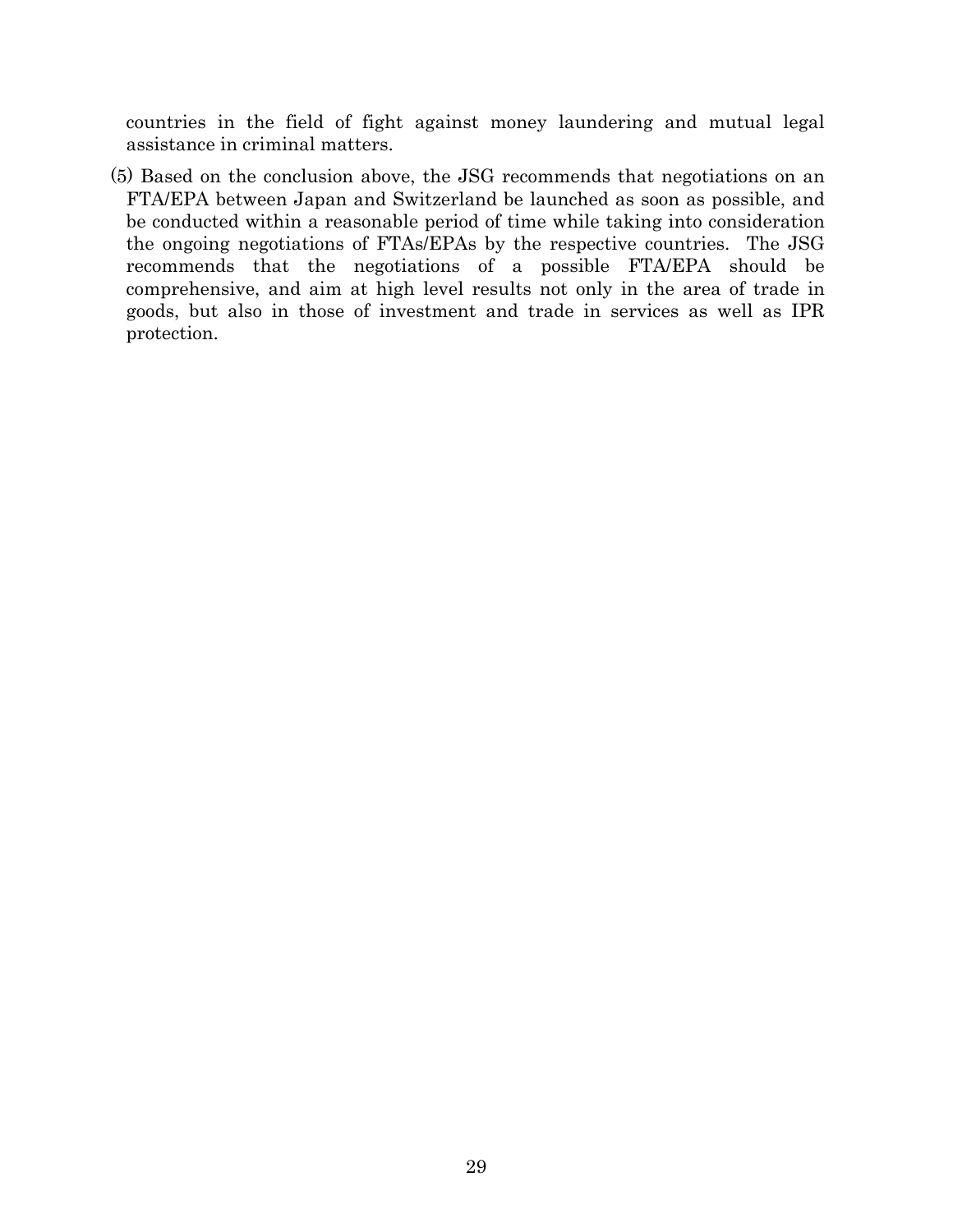# Annex List of Participants of the Joint Study Group

# Participants from Japan:

\*\*\* Permanent Members \*\*\*

| Ms. Tomiko Ichikawa                                | Director, Economic Integration Division, Economic<br>Affairs Bureau, Ministry of Foreign Affairs (MOFA)                                                         |
|----------------------------------------------------|-----------------------------------------------------------------------------------------------------------------------------------------------------------------|
| Mr. Kazuho Taguchi                                 | Official, Economic Integration Division Economic<br>Affairs Bureau, MOFA                                                                                        |
| Ms. Mayumi Asakura                                 | Official, Economic Integration Division, Economic<br>Affairs Bureau, MOFA                                                                                       |
| Mr. Masaru Kanke<br>$(4th \sim 5th Meetings)$      | Director for FTAs, International Affairs and Research<br>Division, Customs and Tariff Bureau, Ministry of<br>Finance (MOF)                                      |
| Mr. Masayuki Satoh<br>$(1st \sim 3rd$ Meetings)    | Former Director for FTAs and Technical Cooperation<br>Policy, International Affairs and Research Division,<br>Customs and Tariff Bureau, MOF                    |
| Mr. Takahisa Yamaguchi<br>$(4th \sim 5th Meeting)$ | Deputy Director, International Affairs and Research<br>Division, Customs and Tariff Bureau, MOF                                                                 |
| Mr. Tadashi Yasui<br>$(1st \sim 3rd$ Meetings)     | Former Deputy Director, International Affairs and<br>Research Division, Customs and Tariff Bureau, MOF                                                          |
| Mr. Hiroaki Hamada                                 | Section Chief, International Affairs and Research<br>Division, Customs and Tariff Bureau, MOF                                                                   |
| Ms. Sachiko Sato<br>$(4th \sim 5th Meetings)$      | Official, International Affairs and Research<br>Division, Customs and Tariff Bureau, MOF                                                                        |
| Mr. Hiroshi Sakurada<br>$(1st \sim 3rd Meetings)$  | Official, International Affairs and Research<br>Division, Customs and Tariff Bureau, MOF                                                                        |
| Mr. Akihiko Udoguchi                               | Director for International Negotiations, International<br>Affairs Department, Minister's Secretariat, Ministry<br>of Agriculture, Forestry and Fisheries (MAFF) |
| Mr. Hidetaka Ichikawa<br>(5 <sup>th</sup> Meeting) | Assistant Director, International Economic Affairs<br>Division, International Affairs Department, Minister's<br>Secretariat, MAFF                               |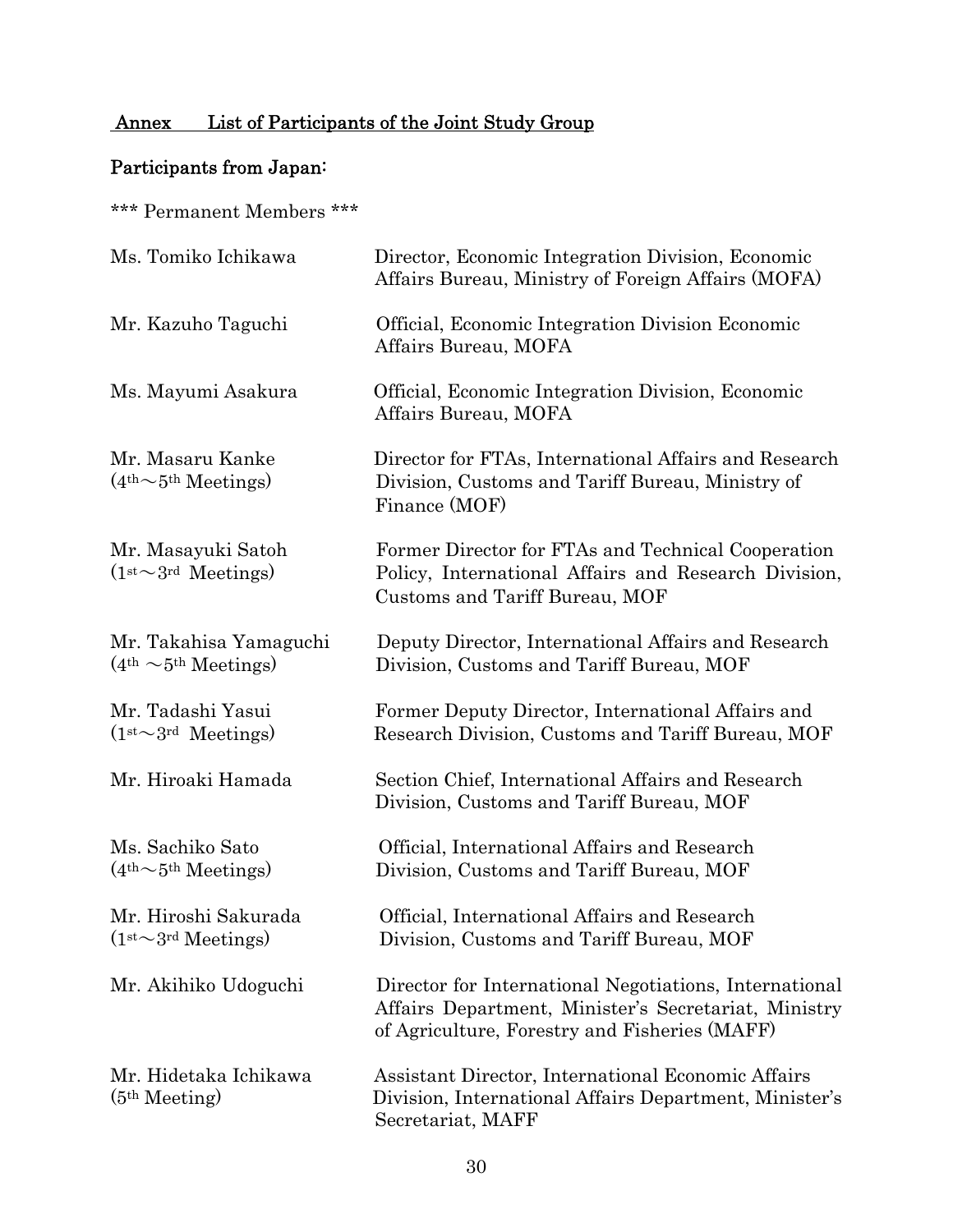| Mr. Yuichi Nakamura<br>$(1st \sim 4th Meeting)$    | Former Deputy Director, International Economic<br>Affaires Division, International Affairs Department,<br>Minister's Secretariat, MAFF |
|----------------------------------------------------|----------------------------------------------------------------------------------------------------------------------------------------|
| Mr. Toshikazu Masuyama<br>$(4th \sim 5th Meeting)$ | Director, Europe, Middle East and Africa Division,<br>Trade Policy Bureau, Ministry of Economy, Trade<br>and Industry (METI)           |
| Mr. Masaya Yasui<br>$(1st \sim 3rd Meeting)$       | Former Director, Europe, Middle East and Africa<br>Division, Trade Policy Bureau, METI                                                 |
| Ms. Miya Shimotomai                                | Official, Europe, Middle East and Africa Division,<br>Trade Policy Bureau, METI                                                        |
| *** Experts ***                                    |                                                                                                                                        |
| Mr. Setsuo Kosaka                                  | Senior Coordinator, Second Middle East Division,<br>Middle Eastern and African Affairs Bureau, MOFA                                    |
| Mr. Tomochika Uyama                                | Director, Services Trade Division, Economic Affairs<br>Bureau, MOFA                                                                    |
| Ms. Asami Nonomiya                                 | Deputy Director, Services Trade Division, Economic<br>Affairs Bureau, MOFA                                                             |
| Mr. Hiroshi Kudo                                   | Official, Services Trade Division, Economic Affairs<br>Bureau, MOFA                                                                    |
| Ms. Makiko Oshima                                  | Official, Intellectual Property Affairs Division,<br>Economic Affairs Bureau, MOFA                                                     |
| Mr. Shinichi Hamada                                | Senior Deputy Director for FTA/EPA Negotiations,<br>Economic Partnership Division, Economic Affairs<br>Bureau, MOFA                    |
| Mr. Masaru Oshima                                  | Senior Deputy Director for FTA/EPA Negotiations,<br>Economic Partnership Division, Economic Affairs<br>Bureau, MOFA                    |
| Mr. Tadashi Kamikawa                               | Director for Rules of Origin, Tariff Policy and Legal<br>Division, Customs and Tariff Bureau, MOF                                      |
| Mr. Koichi Okada                                   | Chief, Tariff Policy and Legal Division, Customs and<br>Tariff Bureau, MOF                                                             |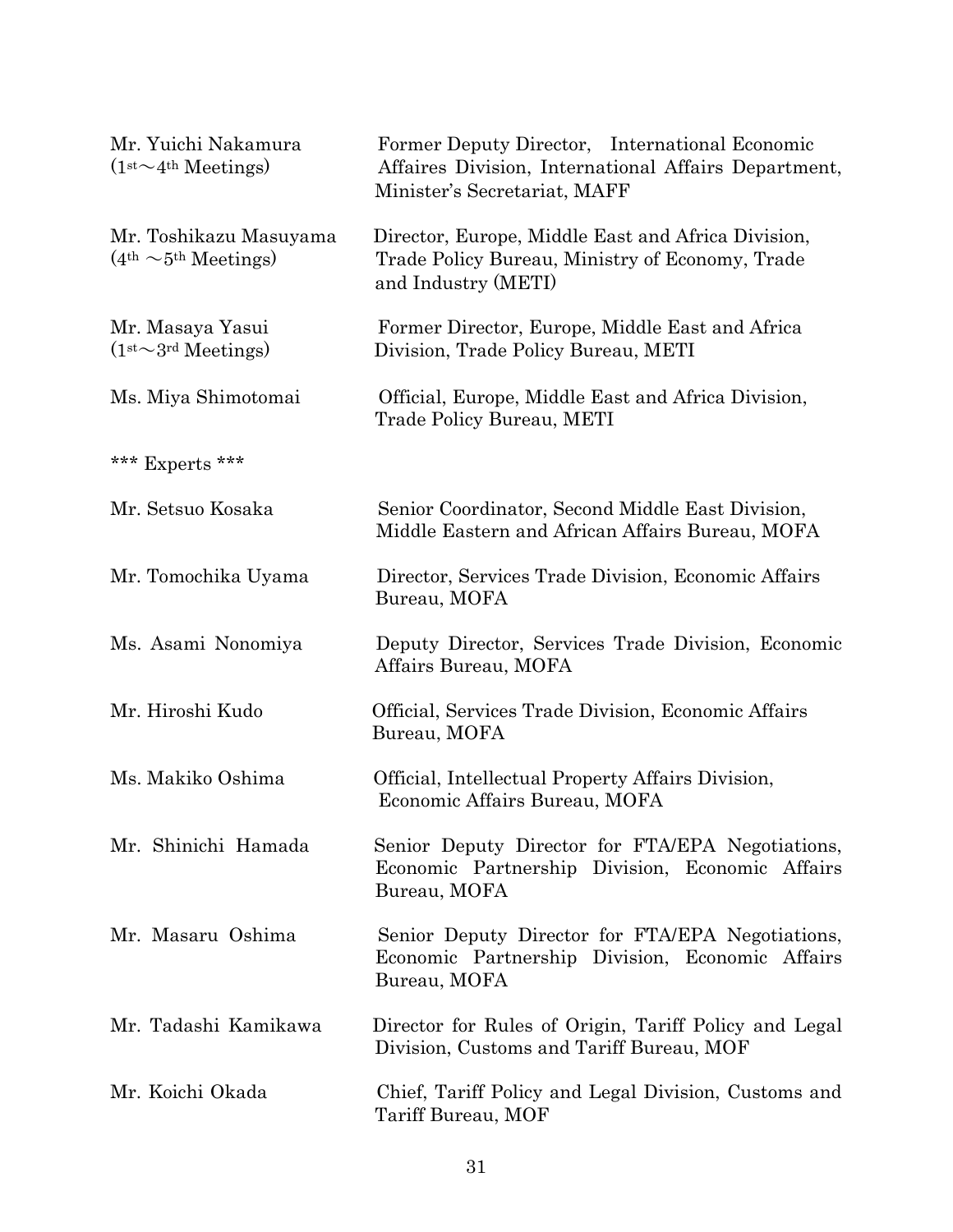| Mr. Mitsuru Kameya    | Former Deputy Director, Seeds and Seedlings Division,<br><b>Agricultural Production Bureau, MAFF</b>                                                                                                            |
|-----------------------|-----------------------------------------------------------------------------------------------------------------------------------------------------------------------------------------------------------------|
| Mr. Daisuke Muta      | Section Chief, General Food Policy Bureau, MAFF                                                                                                                                                                 |
| Mr. Shinji Fujino     | Former Director, International Affairs of Technical<br>Regulations, Standards and Conformity Assessment<br>Policy, Mutual Recognition Office, Industrial Science<br>and Technology and Environment Bureau, METI |
| Mr. Yoshinori Satake  | Deputy Director, Origin Certification Policy Office,<br>Trade and Economic Cooperation Bureau, METI                                                                                                             |
| Mr. Hidetoshi Iizumi  | Deputy Director, Office for IPR Infringement,<br>manufacturing industries Bureau, METI                                                                                                                          |
| Mr. Kazushige Tanaka  | Deputy Director, Europe, Middle East and Africa<br>Division, Trade Policy Bureau, METI                                                                                                                          |
| Mr. Haruyuki Yada     | Deputy Director, Economic Partnership Division,<br>Trade Policy Bureau, METI                                                                                                                                    |
| Mr. Satoshi Hamaguchi | Researcher, Economic Partnership Division, Trade<br>Policy Bureau, METI                                                                                                                                         |
| Mr. Kenichi Kawasaki  | Special Fellow, Economic and Social Research<br>Institute, Cabinet Office                                                                                                                                       |
| Mr. Tsuyoshi Okumura  | Deputy Director, International Affairs Division,<br>General Secretariat, Fair Trade Commission                                                                                                                  |
| Mr. Katsuyuki Meguro  | Director for International Affairs, Financial Services<br>Agency                                                                                                                                                |
| Mr. Hideaki Ishii     | Deputy Director, Office of International Affairs,<br><b>Financial Services Agency</b>                                                                                                                           |
| Mr. Kentaro Murata    | Deputy Director, International Economic Affairs<br>of<br>Internal<br>Affairs<br>Division,<br>Ministry<br>and<br>Communications                                                                                  |
| Mr. Takeshi Seto      | Deputy Director of International Division, Senior<br>Attorney for International Affairs, Criminal Affairs<br>Bureau, Ministry of Justice (MOJ)                                                                  |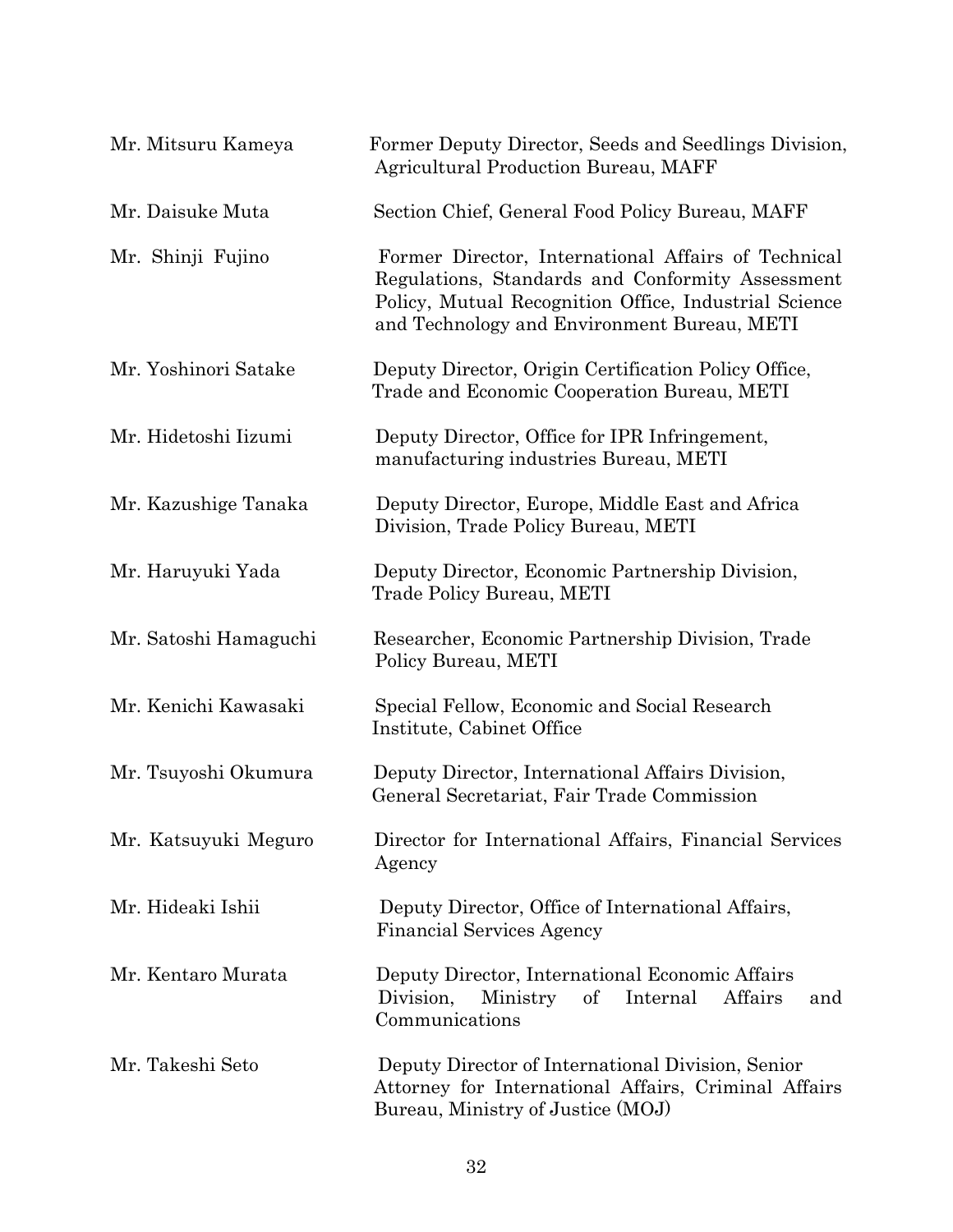| Ms. Yoshiko Ogawa         | Deputy Director, International Affairs Division,<br>Criminal Affairs Bureau, MOJ               |
|---------------------------|------------------------------------------------------------------------------------------------|
| Mr. Takashi Yoshioka      | Deputy Director, International Affairs Division,<br>Japan Patent Office                        |
| Mr. Yuji Nakano           | Deputy Director, International Affairs Division,<br>Japan Patent Office                        |
| Prof. Yorizumi Watanabe   | Professor of International Political Economy, Faculty<br>of Policy Management, Keio University |
| Masakazu Tachikawa<br>Mr. | Director, European Division, Overseas Research<br>Department, JETRO                            |
| Mr. Atsuho Maeda          | Deputy Director, Europe Division, Overseas Research<br>Department, JETRO                       |
| Mr. Takaharu Horinouchi   | European Division, Overseas Research Department,<br><b>JETRO</b>                               |
| Mr. Yoichi Togo           | Director General, JETRO Geneva                                                                 |
| Mr. Kenichi Arikawa       | Director, JETRO Geneva                                                                         |
| Mr. Hiroshi Bando         | Director for Intellectual Property, JETRO Dusseldorf                                           |
| Ms. Mikie Kiyoi           | Minister, Japanese Embassy in Switzerland                                                      |
| Mr. Yoshitaka Hanada      | Former Minister, Japanese Embassy in Switzerland                                               |
| Mr. Yasuo Hirai           | Former Counsellor, Japanese Embassy in Switzerland                                             |
| Mr. Kenji Hiroshige       | Former First Secretary, Japanese Embassy in<br>Switzerland                                     |
| Ikuo Tokuda<br>Mr.        | First Secretary, Japanese Embassy in<br>Switzerland                                            |
| Mr. Taketo Deguchi        | Second Secretary, Japanese Embassy in<br>Switzerland                                           |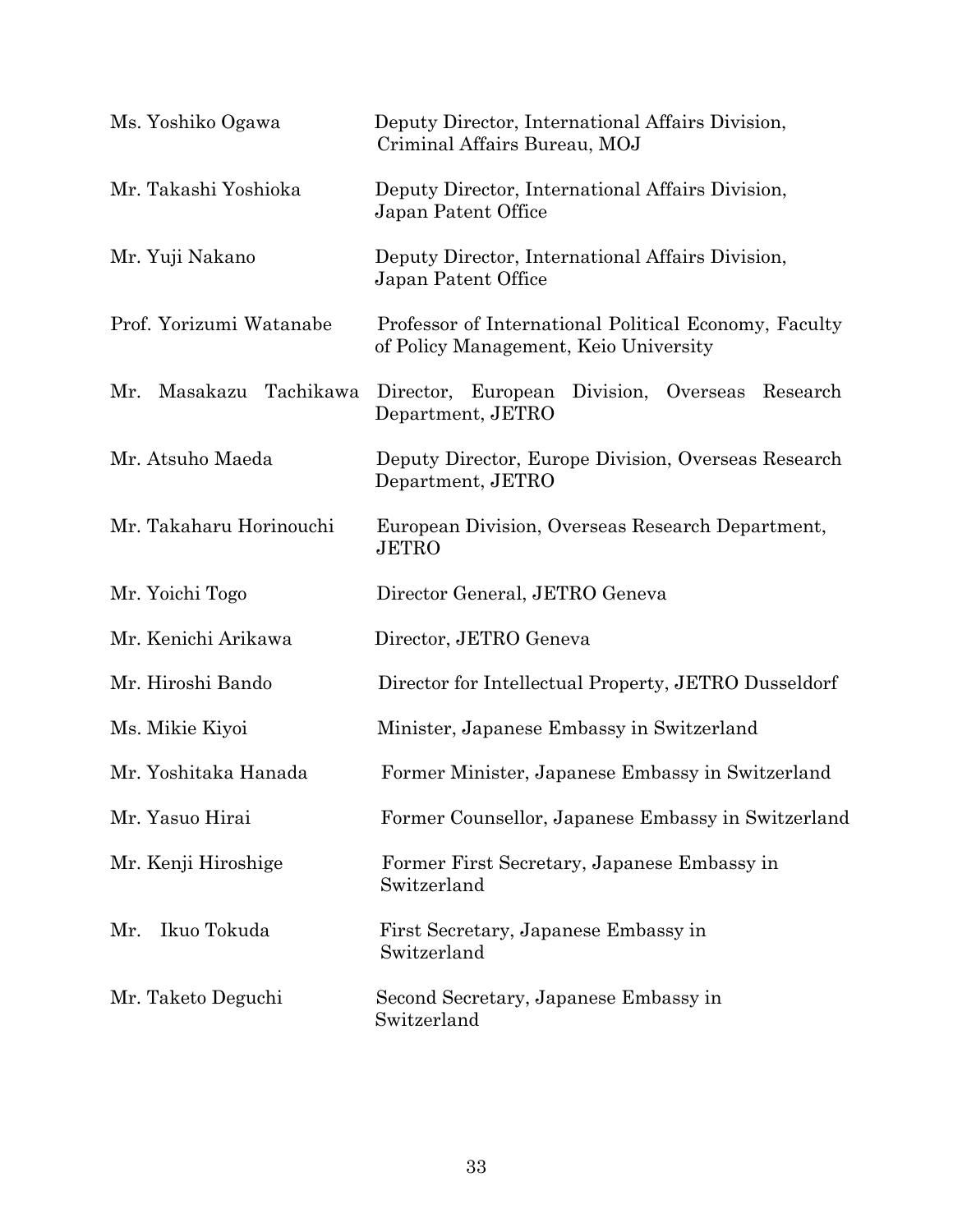# Participants from Switzerland:

\*\*\* Permanent Members \*\*\*

| Mr. Christian Etter       | Ambassador, Head of Special Foreign Economic<br>State Secretariat for Economic<br>Service,<br>Affairs<br>(SECO), Federal Department of Economic Affairs<br>(DEA) |
|---------------------------|------------------------------------------------------------------------------------------------------------------------------------------------------------------|
| Mr. Jörg Al. Reding       | Ambassador, Former Head of Bilateral Economic<br>Relations, SECO, DEA                                                                                            |
| Mr. Jean-François Riccard | Minister, Deputy Head of World Trade, SECO, DEA                                                                                                                  |
| Mr. Martin Zbinden        | Acting Head of FTA Division, SECO, DEA                                                                                                                           |
| Mr. Patrick Ziltener      | Desk Officer for Japan, Asia Division, SECO, DEA                                                                                                                 |
| Mr. Daniel Freihofer      | Former Desk Officer for Japan, Asian Division,<br>SECO, DEA                                                                                                      |
| Mr. Alberto Groff         | Counsellor, Economic and Financial Affairs, Swiss<br>Embassy, Tokyo                                                                                              |
| *** Experts ***           |                                                                                                                                                                  |
| Mr. Friedrich Brand       | Department of International Affairs and<br>Sales<br>Promotion, Federal Office for Agriculture, DEA                                                               |
| Mr. Stephan Cueni         | Head of Unit International Agreements, Federal<br>Social Insurance Office, Federal Department of Home<br>Affairs (FDHA)                                          |
| Ms. Flaminia de Pourtalès | Deputy Head of Non-Tariff Measures Division, SECO,<br><b>DEA</b>                                                                                                 |
| Mr. Fabrice Filliez       | Minister, Head of Political Coordination, Integration<br>Office DFA/DEA                                                                                          |
| Mr. Claudio Fischer       | Head of the Bilateral Research Cooperation Unit,<br>State Secretariat for Education and Research, FDHA                                                           |
| Mr. Heinz Hertig          | Head of Non-Tariff Measures Division, SECO, DEA                                                                                                                  |